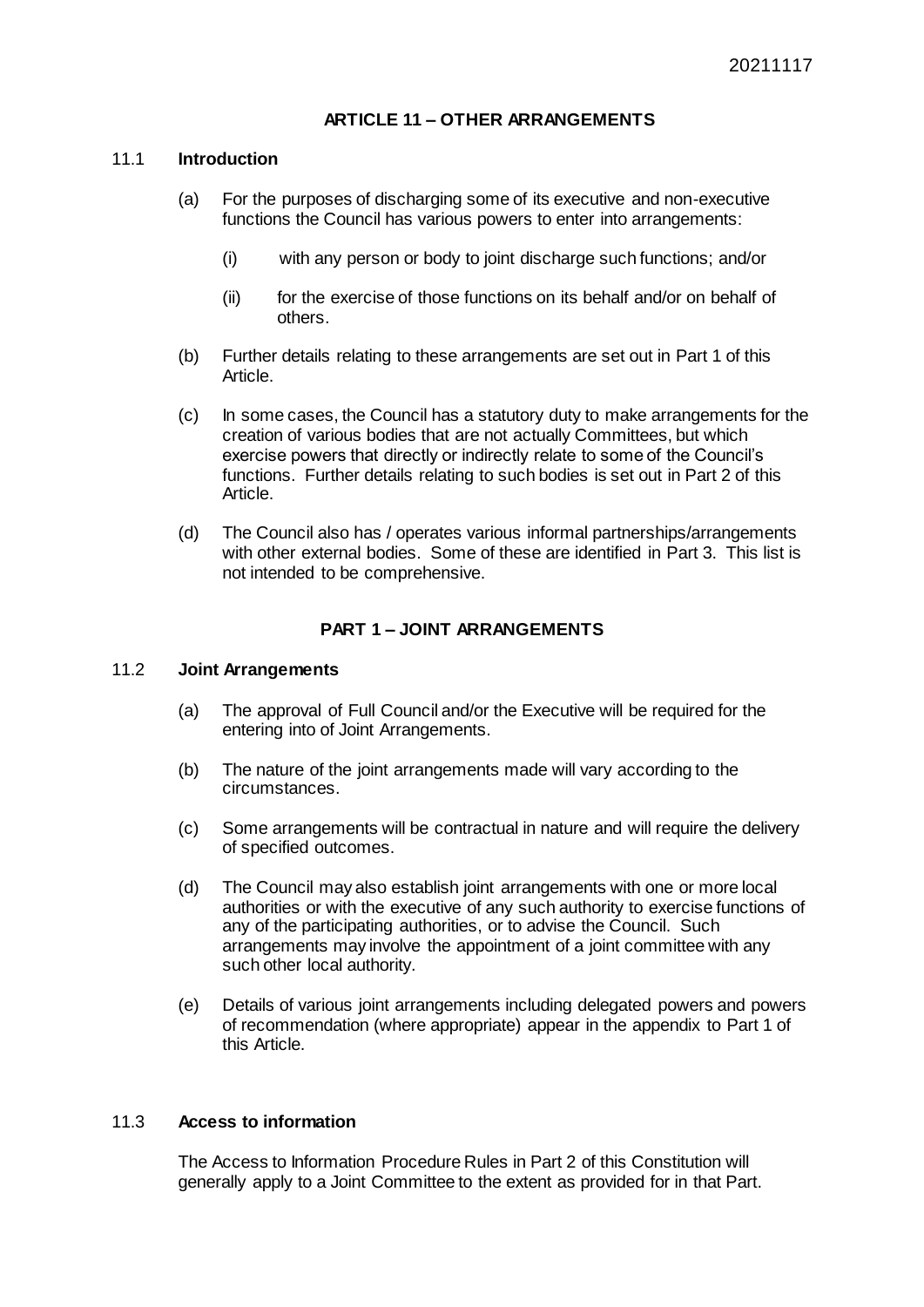# 11.4 **Contracting out**

The Council may contract out to another body or organisation, functions which may be exercised by an Officer and which are subject to an order under section 70 of the Deregulation and Contracting Out Act 1994, or under contracting arrangements where the contractor acts as the Council's agent under usual contracting principles, provided there is no delegation of the Council's discretionary decision making unless legislation otherwise expressly allows.

### **Appendix to Part 1 Joint arrangements**

# 11.5 **DORCHESTER MARKETS INFORMAL JOINT PANEL**

- (a) This Panel will carry out its functions subject to the Lease dated 26 June 2001 to T. Ensor and Son (Dorchester) Limited and any subsequent variation, renewal or replacement of that Lease.
- (b) Constitution. Six (6) elected members to be appointed by the Dorchester Town Council. Eight (8) Members of the Council, of whom two (2) should represent wards wholly or mainly within the area of the former Dorchester Borough Council (except where such appointment would result in an appointee being a member of the town council). Where such an appointee subsequently becomes a member of the Dorchester Town Council that member shall cease to be a member of the Informal Joint Panel and Dorset Council shall then consider the appointment of an alternative member not being a member of the town council.
- (c) Previous operational duties of the Panel (now currently exercised by T. Ensor and Son (Dorchester) Limited under the terms of their Lease)
	- (i) Day to day control and management of the markets and tolls at the sites and locations on which the same are existing or entitled at the 1st October 1978.
	- (ii) Hours of opening.
	- (iii) Arrangement of stalls.
	- (iv) Agreements and licences for market tenants.
	- (v) Insurance pertaining to Market days.
- (d) Duties of the Panel that are still to be exercised by the Panel
	- (i) Appointment to the posts of Clerk of the Markets and Deputy Clerk of the Markets and other markets personnel.
	- (ii) The settlement of financial matters, review of rents, fees, tolls and charges relating to the market operation, subject to the budget and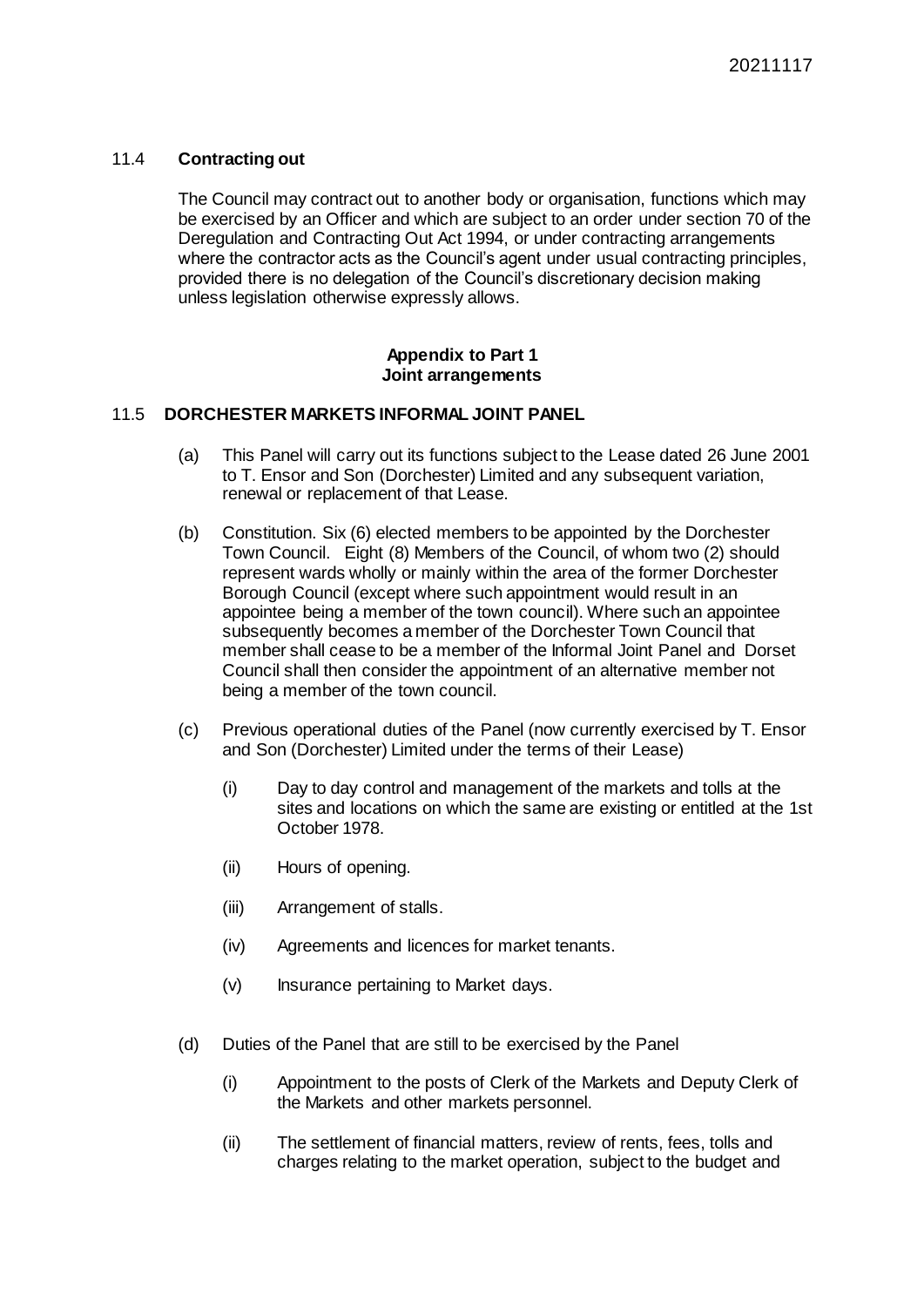other arrangements referred to in the 1984 Agreement relating to Dorchester Market.

- (iii) Frequency of meetings and times.
- (e) Duties of the Panel that are now to be exercised in conjunction with Dorset Council or Town Council
	- (i) Grant or renewal of leases, tenancies, etc. for periods not exceeding 3 years.
	- (ii) Matters affecting food hygiene and food safety. (NB: Subject to the powers and duties of Dorset Council under the relevant statutes and at common law).
	- (iii) Extension of days on which markets operate.
	- (iv) Arrangements for market and car parks on market days.
	- (v) Financial regulations and audit.
	- (vi) the making of byelaws and regulations governing the use of the market.
	- (vii) Prosecution under market byelaws and legal proceedings within the purview of the committee subject to proper legal advice.
	- (viii) Insurance pertaining to non-Market days.

#### 11. 6 **THE STOUR VALLEY AND POOLE PARTNERSHIP JOINT COMMITTEE**

- (a) The Stour Valley Partnership Joint Committee ("the SVPPJC") is established between the Council and Bournemouth Christchurch and Poole Council ("the Participating Councils"). In the case of this Council, Members are Executive Members.
- (b) The constitution of the SVPPJC is set out in the Stour Valley and Poole Partnership Agreement of 1 April 2014 and as amended.
- (c) The functions delegated to the SVPPJC by the Participating Councils are set out in the Delegated Functions Pro forma attached to the Collaboration Agreement, which are as follows. Save as otherwise mentioned the SVPJC's functions shall comprise the statutory functions of each of the Participating Councils under each of the following enactments (which for the avoidance of doubt shall include any modification or re-enactment of the same and all subordinate legislation made under the relevant enactment):
	- (i) Collection of Local Taxes Local Government Finance Act 1992;
	- (ii) Business Rates Local Government Finance Act 1988;
	- (iii) Housing Benefits The Social Security Contributions and Benefits Act 1992;
	- (iv) Sundry debtor recovery;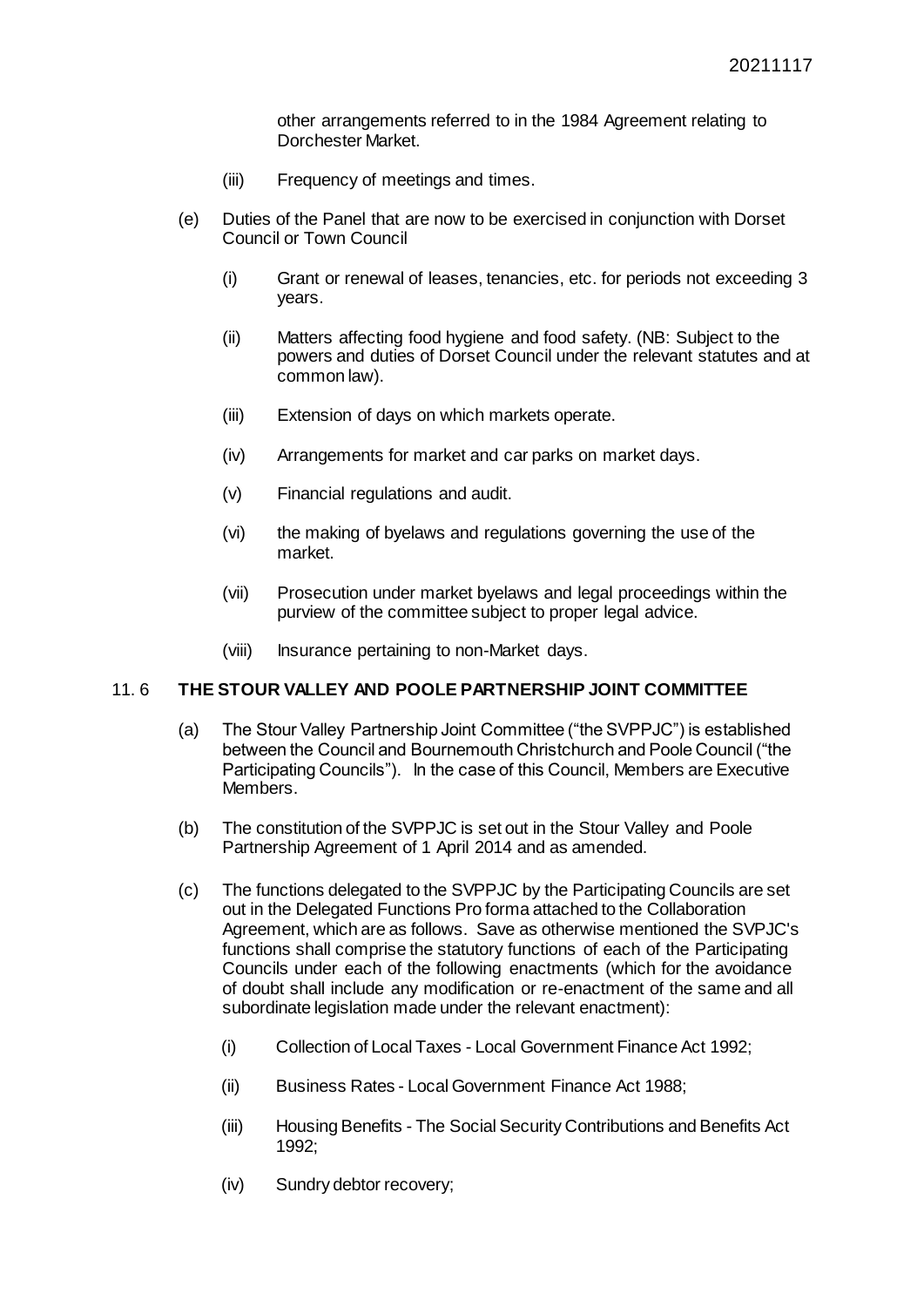- (v) On-street and off-street parking enforcement Bournemouth Christchurch and Poole Council only;
- (vi) Local Government Act 1972 s.111, in so far as its use is calculated to facilitate or is incidental or conducive to the discharge of any of the functions referred to in paragraphs (a) and (b) of paragraph 9 of Part II of this Appendix; and Local Government Act 2000 s.2, in so far as its use relates to the promotion or improvement of the economic, social and/or environmental well-being of the whole of the Participating Councils areas or any part thereof in respect of matters directly related to the discharge of the functions delegated.
- (d) In performance of the statutory functions referred to in Part I the SVPPJC shall also undertake the following activities on behalf of the Participating Councils:
	- (i) manage contracts for the delivery of a revenues and benefits service across the administrative areas of the Participating Councils;
	- (ii) supervise and monitor the Responsible Council and the Head of Revenues and Benefits in the performance of their duties and functions under the Collaboration Agreement;
	- (iii) approve and implement the Business Plan;
	- (iv) approve and implement the annual action plan;
	- (v) seek to influence and advise central government on revenues and benefits policies;
	- (vi) commission research and associated public opinion surveys etc. on revenues and benefits;
	- (vii) ensure that the legal and statutory functions delegated to it by the Participating Councils are being discharged effectively;
	- (viii) liaise with the Head of Revenues and Benefits to ensure that a strategic policy for revenues and benefits is formulated and approved;
	- (ix) assist the Participating Councils in meeting their respective responsibilities (including but not limited to) under the Local Government Act 1999 (best value duty); Local Government Act 2003 (duties under the Code of Practice for Workforce Matters); and
	- (x) authorising Officers under the Local Government Act 1972 section 223, Local Government Finance Acts 1998 and 1992 and any other enactments directly or indirectly relating to the delegated functions and activities of the Stour Valley Partnership Joint Committee, to act on behalf of each of the participating councils in relation to the exercise of the whole or any part of such functions and activities, including in particular but without prejudice to the generality of the foregoing: to appear on behalf of the participating councils or any one or more of them in recovery proceedings for Council Tax and Non-Domestic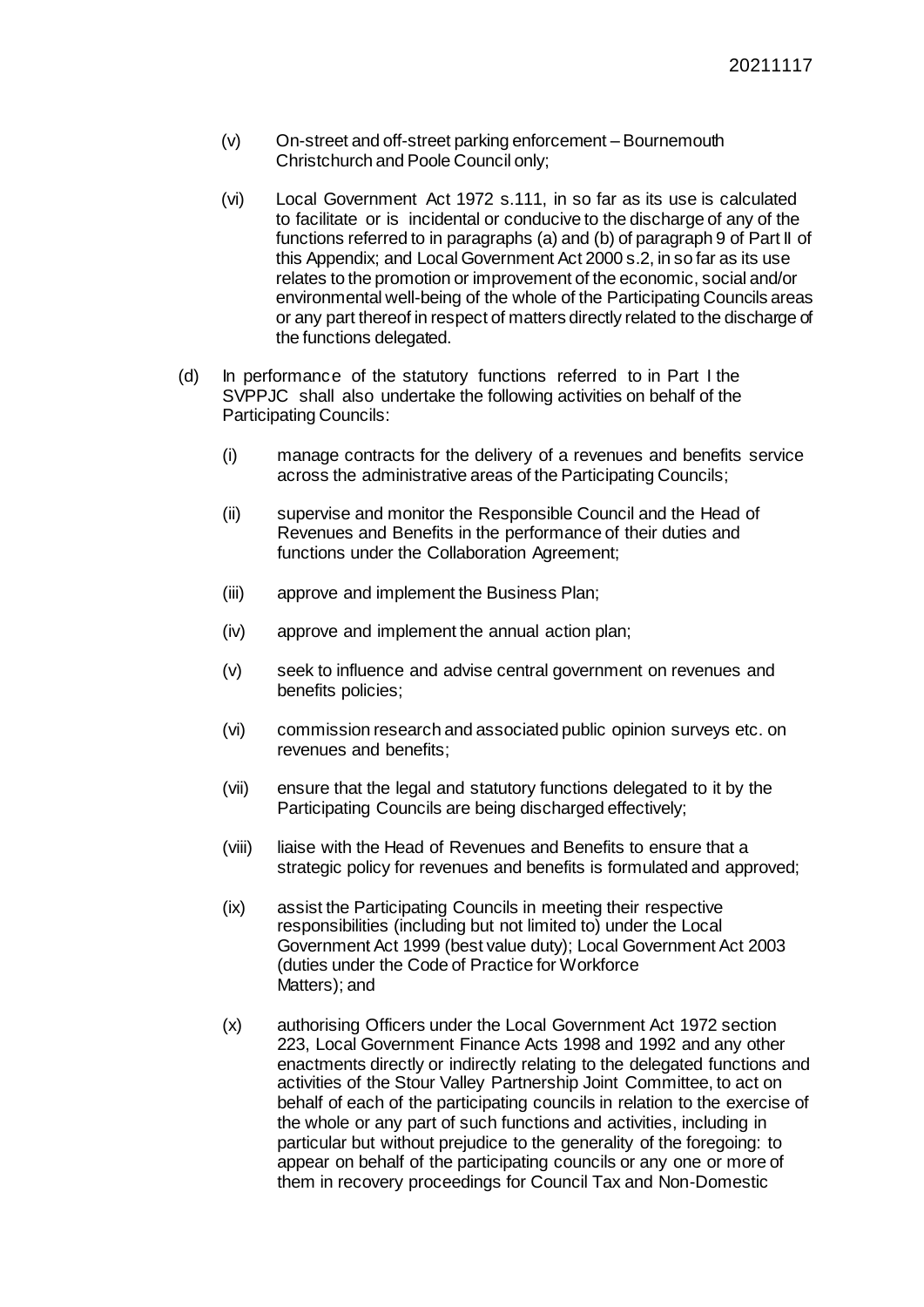Rates; to sign completion notices for Council Tax and NNDR purposes; and to sign Attachment of Earnings Orders for Council Tax.

Terms of Reference

- (e) The SVPPJC will be responsible for:
	- (i) The delivery of those delegated functions that the Participating Councils have agreed should be delivered through the SVPPJC within the budget and to the agreed standards as set out in Appendix E of the relevant Delegated Function Proforma;
	- (ii) making recommendations on changes to service standards, significant investment in Information Technology or other assets; and the performance of services for third parties; and
	- (iii) ensuring all Participating Councils remain fully informed and engaged.

Proceedings of SVPP Joint Committee

(f) the proceedings of the SVPPJC can be found in the Stour Valley and Poole Partnership Agreement of 1 April 2014.

# 11.8 **BOURNEMOUTH, DORSET AND POOLE MINERALS AND WASTE POLICY JOINT ADVISORY COMMITTEE**

- (a) Terms of Reference: To oversee the production of minerals and waste development documents relating jointly to Bournemouth, Dorset and Poole and to approve these for consultation, and to recommend the submission and adoption of final documents to the three parent authorities.
- (b) Membership: 4 Members of Dorset Council and 4 Members of Bournemouth Christchurch and Poole Council to include in each case at least one Member from the Executive of each Council.

# 11.9 **TRICURO EXECUTIVE SHAREHOLDER GROUP**

- (a) Terms of reference: the purpose of the Executive Shareholder Group ("ESG") is to act on behalf of the shareholder Councils – Dorset Council and Bournemouth Christchurch and Poole Council) in scrutinising performance against the care contract and Business Plan, review value for money and investment plans, define the strategic direction of Tricuro Support Limited and Tricuro Limited, review risks and approve reserved matters (listed within the Shareholders' Agreement). The terms of reference are set out below.
- (b) Membership: the ESG will have a membership consisting of 10 Elected Members; 5 from Dorset Council and 5 from Bournemouth Christchurch and Poole Council.
- (c) The chairperson of the ESG shall be selected from the members of ESG and shall rotate between a member nominated by each of the Councils on an annual basis.

# 11.10 **DORSET LOCAL ENTERPRISE PARTNERSHIP**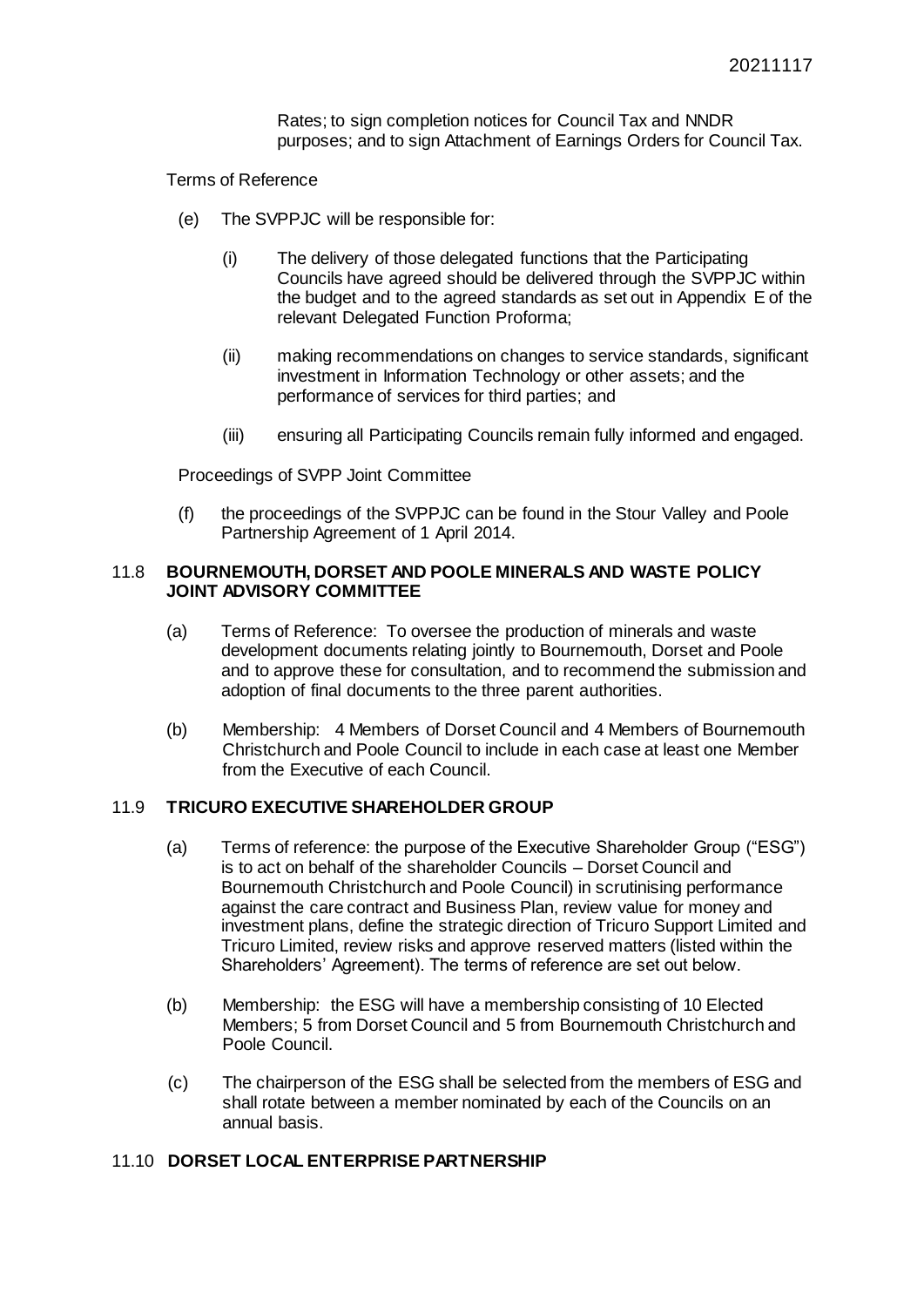This is a company limited by guarantee and its Articles set out the arrangements for local authority participation.

# 11.11 **JOINT PUBLIC HEALTH BOARD**

### (a) **Role**

The Joint Public Health Board (the Board) is a joint executive body for the delivery of the public health functions carried out by the shared public health service (known as Public Health Dorset) on behalf of Dorset Council and Bournemouth, Christchurch and Poole Council. The Board will continue to be the joint executive for so long as the two councils are working in partnership.

#### (b) **Membership**

The Board will consist of two voting members drawn from the executives of each of the two partner councils (a total of four members), plus a nominated Director from Dorset Clinical Commissioning Group. Each council may at any time appoint replacement members to serve on the Board provided that any such member must be a member of that authority's executive. Notice of any change should be provided to the Democratic Services Manager of Dorset Council as the host authority for the shared service.

Each authority may also nominate one non-executive member to attend the Board as a non-voting member.

#### (c) **Chairmanship**

The Chairman shall rotate each meeting and it will be usually an executive from the Council hosting that particular meeting.

#### (d) **Quorum**

The quorum for meetings of the Board shall be one voting member from each of the two councils.

# (e) **Frequency of meetings**

The Board shall meet as a minimum four times a year, usually in July, November, February and May and subject to room availability the venue for meetings will rotate meeting by meeting around the offices of the two partners.

Additional meetings of the Board shall take place as determined by the Board in order to fulfil its work programme.

Further meetings shall be convened if requested by any two members of the Board.

# (f) **Officers**

The lead officer for the Board shall be the Director of Public Health. As host authority Dorset Council will convene meetings of the Board and will provide administrative, financial and legal advice.

# (g) **Standing Orders**

The business of the Board shall be regulated by the standing orders and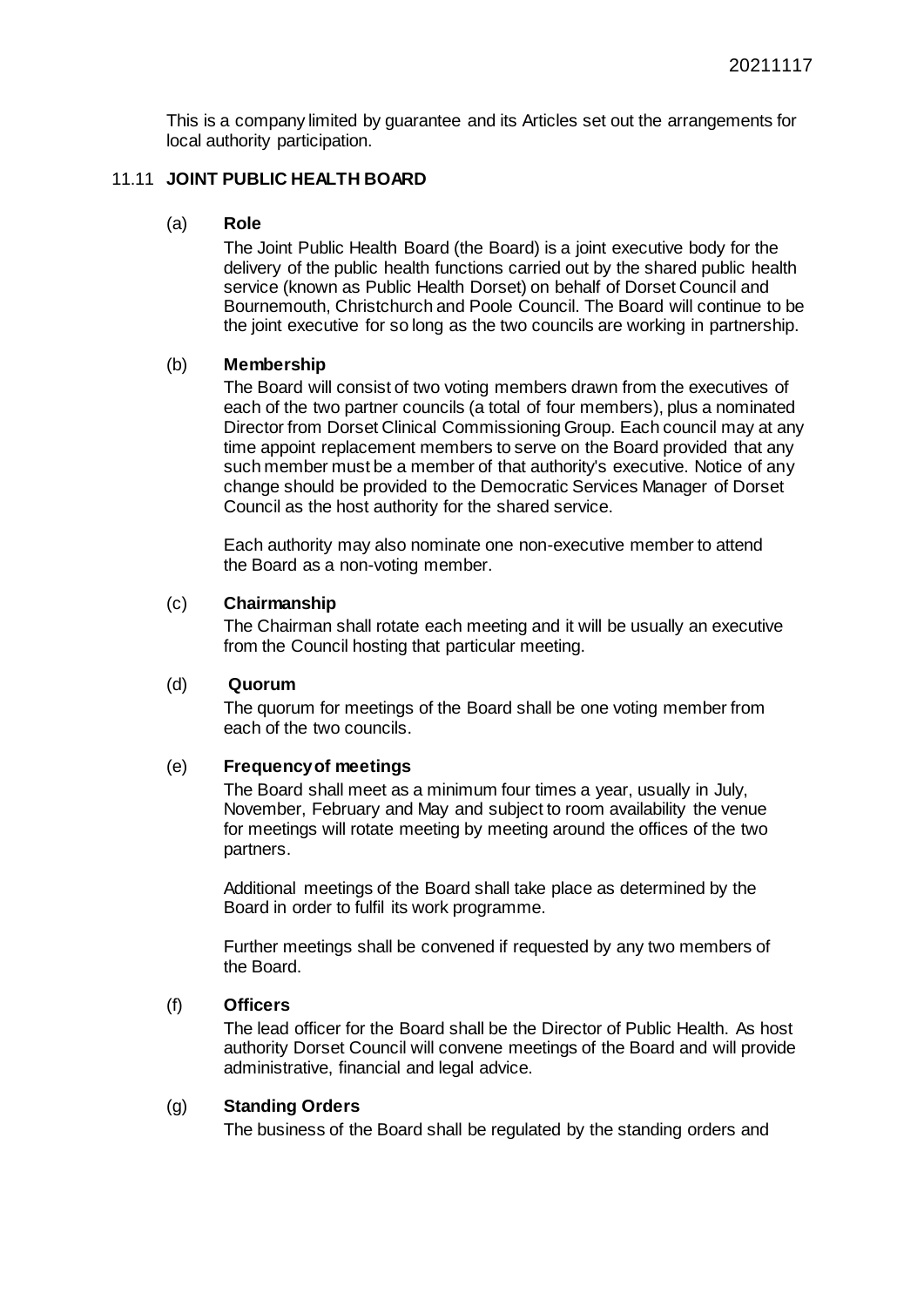procedure rules of Dorset Council as the host authority except to the extent that they are superseded by the Shared Service Agreement between the two partner councils.

# (h) **Terms of Reference**

- I. Discharge of the public health functions of the two councils under the Health and Social Care Act 2012 through the shared service.
- II. Approve, monitor and provide assurance on the delivery of the functions referred to in I. (above) via an annual Public Health Business Plan.
- III. Receive and respond to reports from any subgroups of the Board.
- IV. Monitor progress and performance in the delivery of mandated public health programmes across and within the two local authorities. In doing so, draw on local and national indicators and outcome measures.
- V. Acting within the requirements of the Code of Practice in Local Government Publicity, seek to influence and advise, local and central government and other agencies on public health issues.
- VI. Ensure that the shared service (Public Health Dorset) provides effective and timely public health advice to the NHS and local Councils.
- VII. Support the host authority and the Director of Public Health in the performance of their functions.
- VIII. Receive and approve the annual budget; monitor budget spend in accordance with the Ring-fenced Grant conditions as set out by Public Health England.

# **PART 2 – STATUTORY BODIES**

#### 11.12 **Statutory Arrangements**

- (a) The purposes of a statutory body that the Council is required to create are quite diverse and include review panels and scrutiny boards.
- (b) Where the Council is required to make arrangements for the creation of, and appointment to, such bodies then powers relating to such arrangements may sometimes be delegated to a Committee, Board and/or Officer. Information relating to such delegations are identified in Functions of the Council – Part 3(1) of the Constitution.
- (c) Details of various statutory bodies created by the Council appear in the appendix to Part 2 of this Article.

# **Appendix to Part 2 Statutory bodies**

# 11.13 **PENSION BOARD**

Role/Terms of Reference and Membership

(a) The Pension Board shall be responsible for: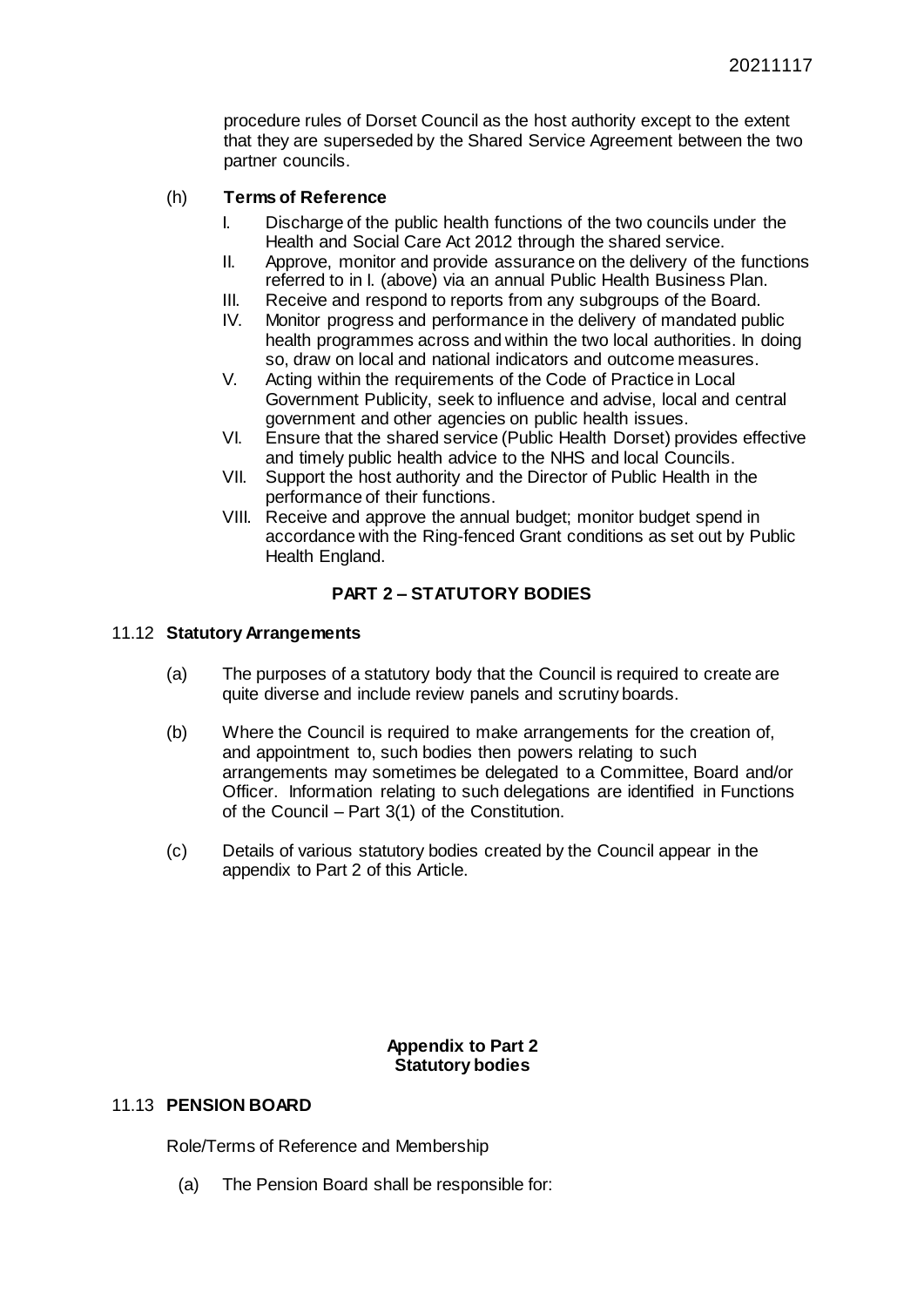- (i) securing compliance with all relevant legislation and other requirements relating/imposed in relation to any pension scheme for which the Council is the administering authority; and
- (ii) ensuring the effective and efficient governance and administration of any such pension scheme and any connected scheme.
- (b) The Pension Board shall not have any responsibility for any operational investments of any pension scheme.
- (c) The Pension Board will consist of 6 persons consisting of 3 member representatives and 3 employer representatives. Of the 3 employer representatives, 1 shall be 1 shall be a nominated representative of Dorset Council, 1 shall be nominated by Bournemouth, Christchurch and Poole Council and 1 by the remaining scheme employers. 1 of the 3 member representatives shall be from a trade union recognised by Dorset Council and Bournemouth, Christchurch and Poole Council.
- (d) The quorum of the Pension Board shall be 4 persons made up of an equal number of member representatives and employer representatives.
- (e) Save to the extent that the law expressly allows, the Pension Board cannot appoint any Sub-Committee.

# 11.14 **DORSET POLICE AND CRIME PANEL**

- (a) To review and make a report or recommendation on the draft Police and Crime plan or draft variation, given to the Panel by the Police and Crime Commissioner.
- (b) To review the performance of the Police and Crime Commissioner against objectives in the Police and Crime Plan, put questions to the Commissioner at a public meeting, and make a report or recommendation (as necessary) on the annual report.
- (c) To hold a confirmation hearing and review, make a report, and recommendation (as necessary) in respect of proposed senior appointments made by the Police and Crime Commissioner.
- (d) To review and make a report to the Commissioner on the proposed appointment of the Chief Constable.
- (e) To review and make a report and recommendation (as necessary) to the Commissioner on the proposed precept.
- (f) To review or scrutinise decisions made, or other actions taken, by the Police and Crime Commissioner in connection with the discharge of the Commissioner's functions.
- (g) To fulfil functions in relation to complaints about conduct matters in accordance with the responsibilities placed on the Panel by the Police Reform and Social Responsibility Act 2011.
- (g) To appoint an Acting Police and Crime Commissioner if necessary.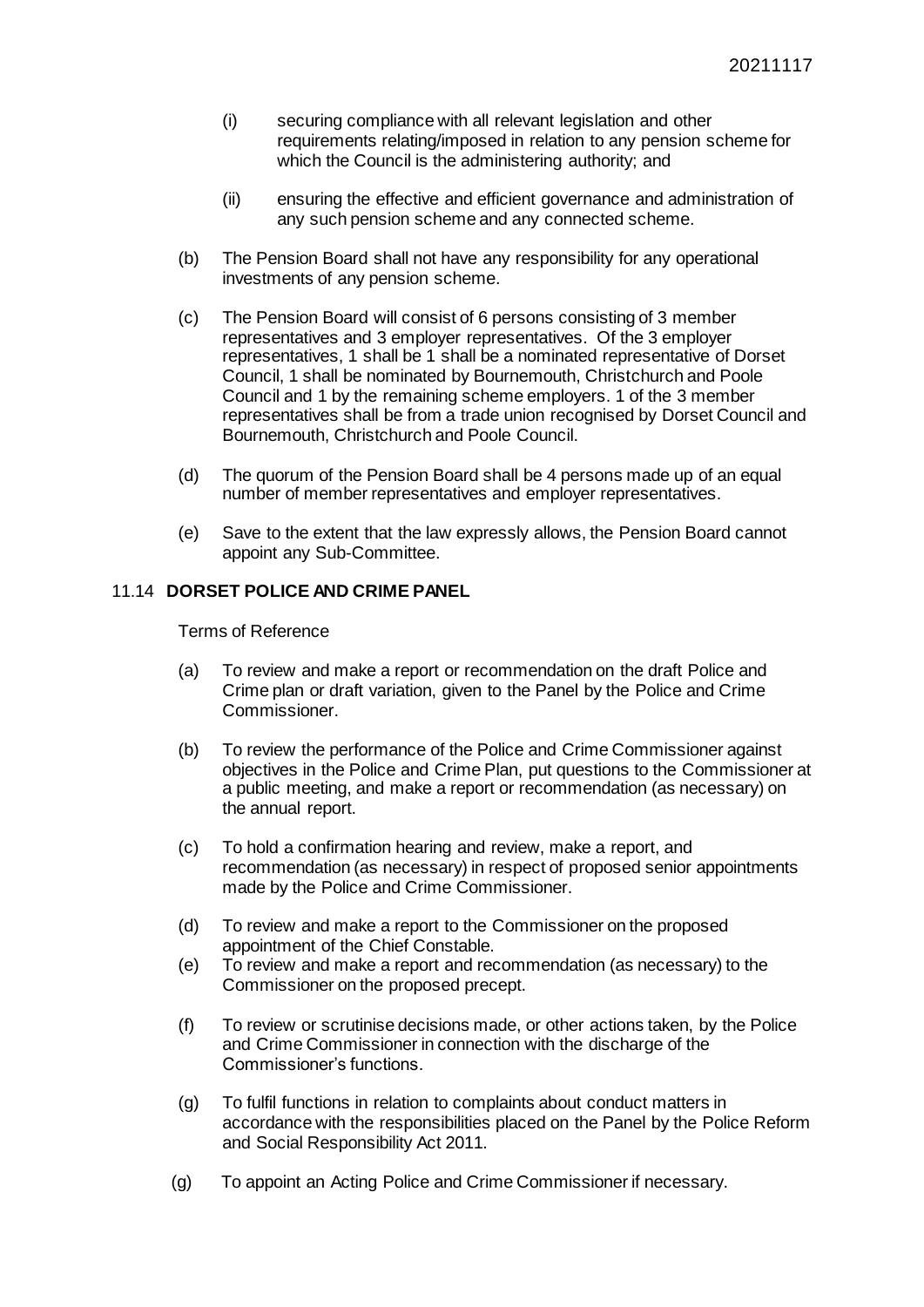Membership (12):

10 members to be drawn from Dorset Council (5) and Bournemouth, Christchurch and Poole Council (5) and independent members (2).

# 11.15 **ADULT PLACEMENT APPROVAL PANEL**

Terms of Reference

- (a) To consider assessments for approval of prospective adult placement carers.
- (b) To consider reviews of adult placement carers which seek a change in approval e.g. short to long term.
- (c) To consider complaints about adult placement carers.
- (d) To consider appeals against decisions.
- (e) To consider major change in adult placement carers' circumstances.
- (f) To receive updates on any breakdown on long-term adult placement.
- (g) To contribute to the quality assurance process relating to assessment and approval of adult placement carers.

Membership*:*

- (a) The Chairperson will be
	- (i) senior member of staff with no responsibility for the management of anyone who carries out assessments of prospective carers; or
	- (ii) a person who is completely independent of the scheme and who has the necessary skills and experience.
- (b) The Vice-Chairperson will be a team manager of an adult fieldwork/purchaser team to substitute for the Chairperson.
- (c) 1 team manager of an adult fieldwork/purchaser team.
- (d) 1 carer either currently using or who has previously used the adult placement scheme.
- (e) 1 ex-service user or service user from a neighbouring adult placement scheme.
- (f) 1 ex-adult placement carer or carer from a neighbouring adult placement scheme.
- (g) 2 elected members.
- (h) 2 people with knowledge of vulnerable adults and adult placement.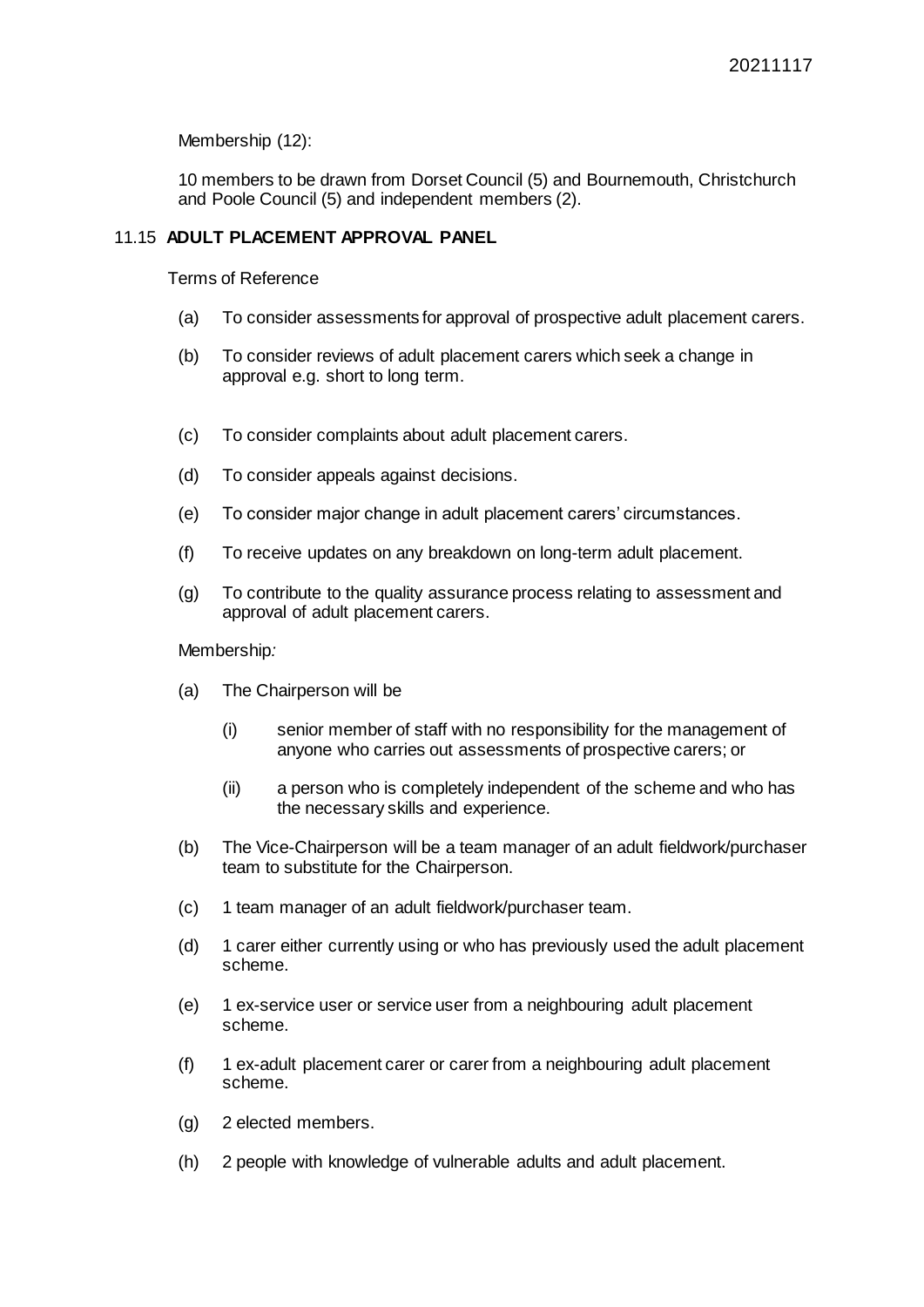(i) The Adult Placement Manager and/or Adult Placement workers not involved with the presenting of prospective adult placement carers will act as advisers to the panel.

# 11.16 **CHILDREN OUT OF SCHOOL MANAGEMENT COMMITTEE**

Terms of Reference:

- (a) In relation to the Children Out of School Service;
- (b) To be consulted on all major policies and procedures for the Service (including attendance, behaviour, admission and curriculum);
- (c) To ensure compliance with relevant Council protocols and policies;
- (d) To adopt the 'support and challenge' function similar to a school governing body;
- (e) To be consulted on any significant inspection process e.g. OfSTED;
- (f) To report as necessary to the Director for Children's Services, and at least annually.

Membership:

Elected members (2) Headteachers of maintained school (2) Education Psychologist (1) Head of Children Out of School Service (1) Representative of the Connexions Service (1) Representative of the Education Welfare Service (1) Representative from the Lifelong Learning Service (1) Representative from a local Further Education College (1) Representative of the Health Service (1) Parent representative (1) Member of the Children Out of School Service staff (1) Representative from the Dorset Youth Offending Team (1) Representative from the Bournemouth, Dorset and Poole Learning Skills Council (1)

# 11.17 **DORSET COMMUNITY SAFETY PARTNERSHIP**

- (a) The purpose of the Community Safety Partnership is to deliver safer communities as set out in the Crime and Disorder Act 1998 and relevant legislation. In doing this the partnership will co-ordinate community safety activity in Dorset at a strategic level; to reduce crime and the fear of crime, to address the risk, threat and harm to victims and local communities, and also to facilitate the strengthening of Dorset's communities in the delivery of local initiatives.
- (b) To do this the Community Safety Partnership will: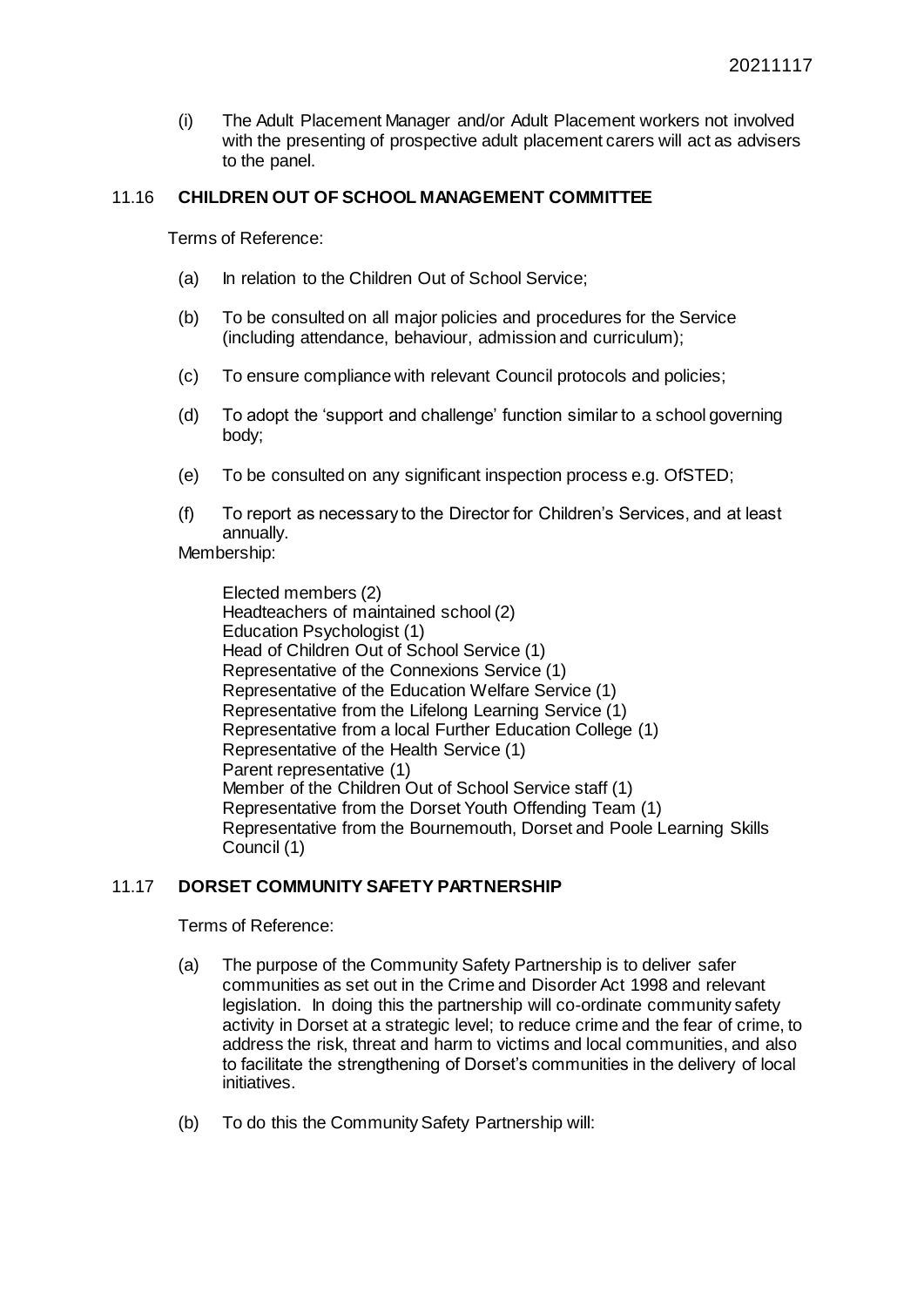- i) Be a partnership body accountable for the delivery of safer communities including duties placed upon it by the Crime and Disorder Act 1998 and subsequent legislation in a transparent and open way.
- ii) Deliver the functions related to the duties through the most relevant group within the overall community safety partnership structure.
- iii) Develop strong linkages to local community safety partnerships and other partnerships/groups with similar objectives including the Partnership Coordinating Groups (PCGs) to assist in the delivery of local delivery priorities.
- iv) Develop appropriate mechanisms for the engagement of communities in tackling crime and fear of crime and accountability of community safety partners to the community.
- v) Hold partners accountable under section 17 of the Crime and Disorder Act 1998 for access to and use of resources and skills needed to mainstream community safety issues. This will include advice and recommendations to individual partners in appropriate circumstances. In this regard to ensure the effective and lawful share of information between partners about Dorset and its people to tackle crime.
- vi) Monitor performance against community safety priorities at a local level and hold Partnership Co-ordinating Groups (PCGs) to account for delivery.
- vii) To be sighted on emerging threats and issues in Dorset.
- viii) To meet the requirements of the Domestic Violence, Crime and Victims Act (2004) as amended and statutory guidance in relation to domestic homicide reviews (DHRs)
- ix) Contribute to the implementation of the Dorset Safeguarding Adults Board (SAB) and Local Safeguarding Children's Board Strategies by ensuring that all work undertaken by the CSP demonstrates clear links with the wider safeguarding agenda.
- x) Publish an annual Community Safety Plan, setting out the priorities for tackling crime and disorder and the projects being implemented.

Membership:

Core:

- (i) Dorset Council
- (ii) Dorset Police (Superintendent)
- (iii) Dorset Clinical Commissioning Group
- (iv) Dorset and Wiltshire Fire and Rescue Authority
- (v) Dorset, Devon and Cornwall Community Rehabilitation Company
- (vi) National Probation Service

The quorum for meetings of the CSP shall be 3 core members

Other members:

(i) Other community safety partners such as the Youth Offending Service, Public Health, Adult and Children's Services, Office of the Police and Crime Commissioner, Dorset Association of Town and Parish Councils and Dorset and Wiltshire Fire and Rescue Service are invited to attend meetings of the Dorset CSP if they wish.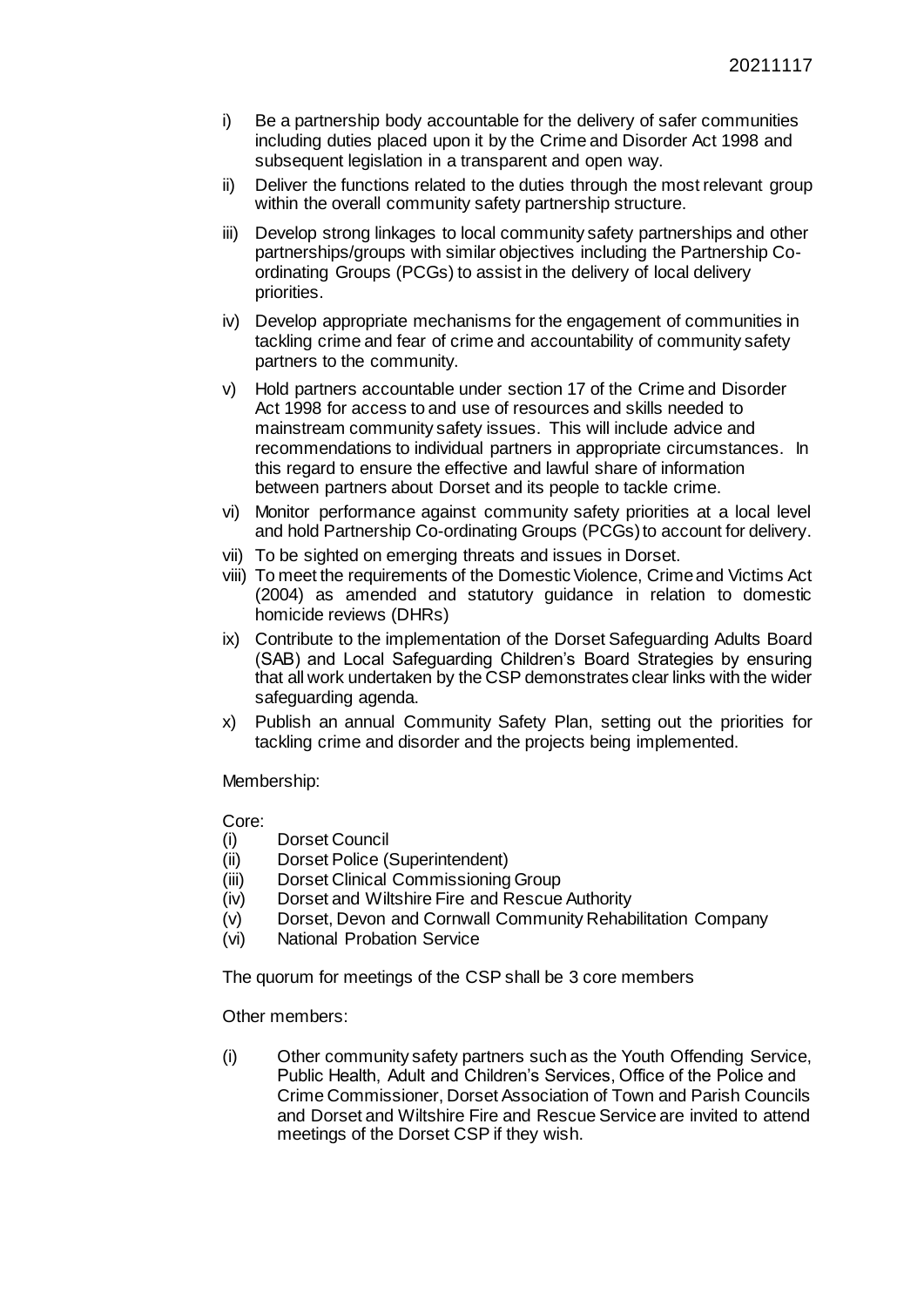- (iii) A representative from each of the PCGs and lead officers for theme areas will be required to attend meetings in order to explain performance and actions.
- (iii) Members of the group will be supported by officers as required.

# 11.18 **COMPLAINTS REVIEW PANEL (statutory)**

Terms of Reference:

To consider representations (including complaints) made in respect of the discharge of social services functions or about any failure to discharge those functions, and to make recommendations to the Director for Adult and Community Services or Director for Children's Services (or the officers for the time being with such responsibilities) on any matters arising from a review.

Membership:

3, consisting of either:

- (i) ordinarily no less than two independent persons sitting with one elected member of the relevant Overview Committee as applicable; or
- (ii) subject in each individual case to the agreement of the Chairman and Vice-Chairman of the Standards Committee, three independent persons where:
	- the Council has or could be deemed to have a financial interest in the outcome of the complaint; or
	- the Council's public reputation is likely to be affected by the outcome of the complaint; or
	- other circumstances exist which, in the opinion of the Director for Adult and Community Services or Children's Services (or the officers for the time being with such responsibilities), render it appropriate.
- (c) An independent person will always be the Chairman. A member of the relevant Scrutiny Committee will be drawn from a list of six members.

# 11.20 **CORPORATE PARENTING BOARD**

Terms of Reference:

The Corporate Parenting Board (the Board) will assist Dorset Council and its partners to understand and fully comply with legal duties and responsibilities across all services, as they discharge those duties to looked after children and care leavers.

The Corporate Parenting Board will promote member and workforce engagement, commitment and understanding of the Corporate Parenting principles introduced by the Children and Social Work Act 2017. Ensuring the local authority is 'an active,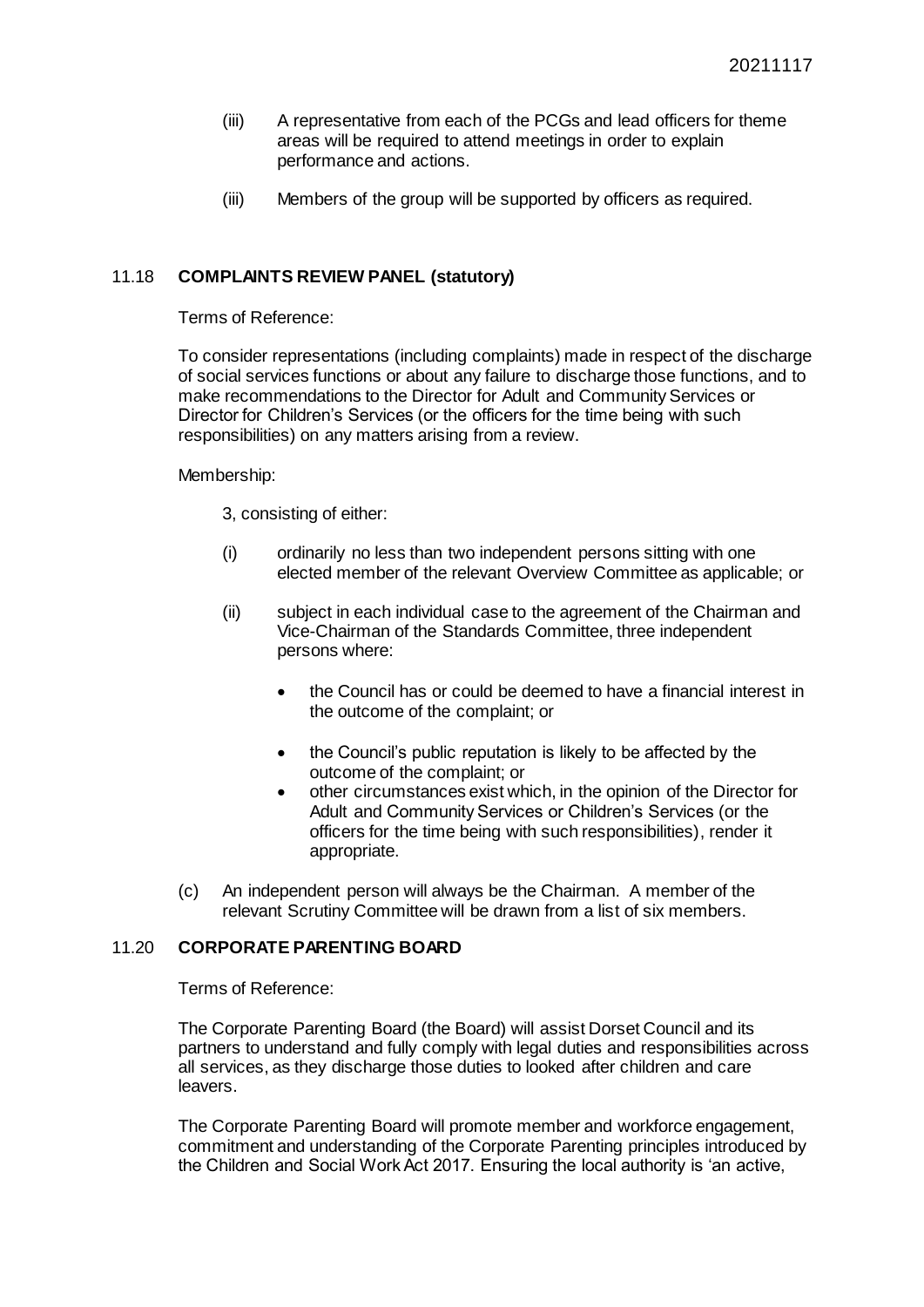strong and committed corporate parent – in line with the corporate parenting principles'.

The Corporate Parenting Board will hold to account the council and its partners for their role in the delivery of services and statutory responsibilities to looked after children and care leavers as recommended in statutory Corporate Parenting guidance.

The Board will have access to good qualitative and quantitative management information from the council and its partners, in order to monitor performance effectively against outcomes and track delivery of promises and commitments as stated to the Children in Care Council.

The Board will ensure young people know how their voice, insights and lived experiences have impacted decision making and service development and delivery.

#### **Board Management**

The Corporate Parenting Board will meet a minimum of seven times a year. Corporate Parenting Board meetings will be attended by members of the Children in Care Council and their representatives, with support from the Children's Participation Service.

The Board will have regular membership from:

- (i) Seven elected members of the Council on a politically proportionate basis.
- (ii) Children in Care Council (CiCC) representatives.
- (iii) Although not a full member of the board the Cabinet Member responsible for Children's services(s) is invited to attend all meetings.

The Board will have regular representation from the Children's Services Directorate in the form of:

- (i) The Director of Children's Services
- (ii) The Safeguarding and Standards Lead Officer
- (iii) The Lead Officer for Looked After Children
- (iv) The Corporate Parenting Officer

The Board will request regular representation from:

- (i) Relevant Partners
- (ii) The Virtual School Head
- (iii) Children's Rights, Advocacy and Participation Services
- (iv) Children's Health and Mental Health Service
- (v) The Police and Youth Offending Service
- (vi) Foster Carers representative (or other parent forum)
- (vii) Also in non-regular attendance sufficiently senior representatives from Children's Services Directorate and other directorates and agencies to attend for specific issues in order to offer advice and assistance as requested by the Board.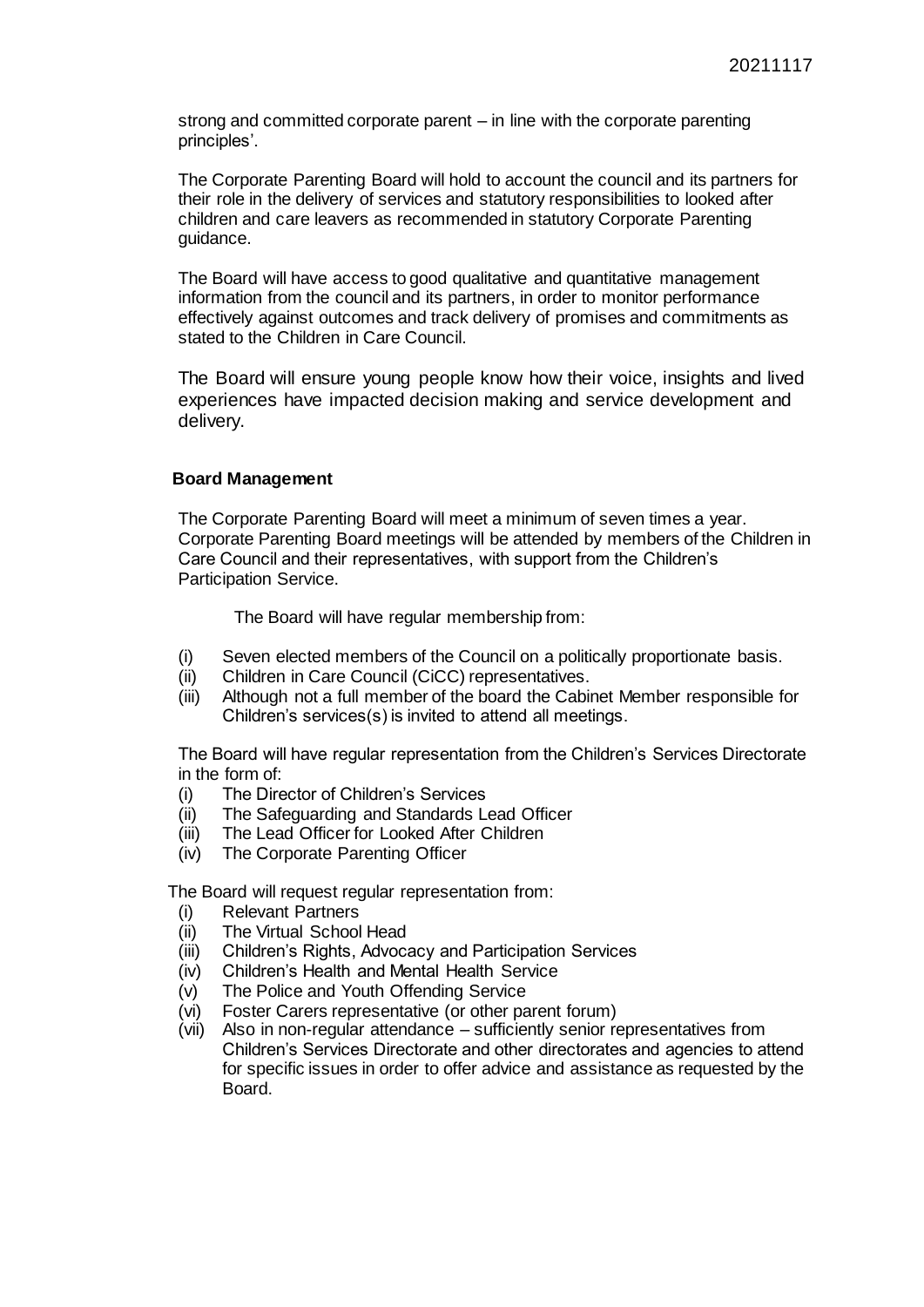Membership:

- (a) The Board will have regular membership from seven elected members of the Council and will also include named substitute elected members when they are not available to attend.
- (b) The Board will have regular representation from the Children's Services Directorate in the form of:
	- (i) The Executive Director, People (Children's) (or the officer for the time being with such responsibilities)
	- (ii) The Head of Care and Protection (or the officer for the time being with such responsibilities)
	- (iii) The Lead Officer for Children in Care
	- (iv) The Corporate Parenting Officer
- (c) The Board will have regular representation from the Children's Rights Service.
- (d) The Board will seek representation from the Dorset Parent Carer Council (or other parent forum) with an expectation that the Dorset Parent Carer Council can select when they wish to attend.
- (e) The Board will invite through Children's Rights Service regular representation from two young people.

# 11.21 **DORSET ADOPTION AGENCY'S PANEL (statutory)**

- (a) To consider the case of every child referred to it by the Adoption Agency and to make a recommendation to the Agency as to whether the child should be placed for adoption. NB under the Adoption Agencies (Panel and Consequential Amendments Regulations 2012, only those children for whom a Placement Order application is not required (e.g. those where birth parents have given signed consent) will be referred to the Adoption Panel.
- (b) In cases where placement for adoption is recommended as above, to consider and, as appropriate, give advice to the Agency about proposed contact arrangements between the child and any person.
- (c) To consider the case of every prospective adopter referred to it by the Adoption Agency and make a recommendation to the Agency as to whether the prospective adopter is suitable to adopt a child.
- (d) In cases where suitability to adopt is recommended, to consider and give advice, as appropriate, to the Agency about the number of children the prospective adopter may be suitable to adopt, their age range, sex, likely needs and background.
- (e) To consider any case referred to it by the Adoption Agency under Regulation 27(6) (decision not to approve) or regulation 29(4) (decision to terminate approval) of the Adoption Agencies Regulations 2005 and to make a recommendation to the Agency as to whether the prospective adopter is/continues to be suitable to adopt a child.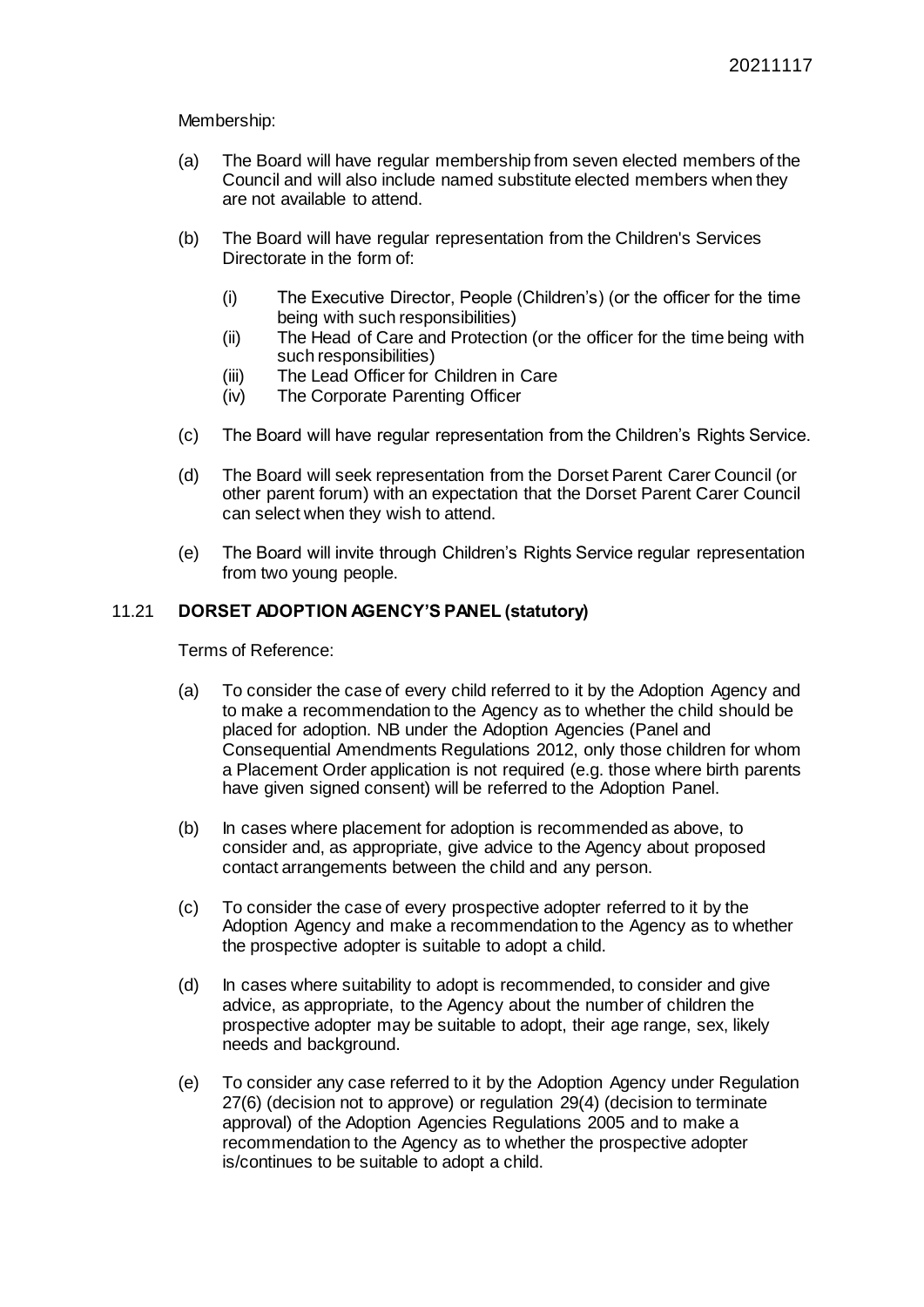- (f) To consider proposed placements for adoption referred to it by the Adoption Agency and make a recommendation to the Agency as to whether a child should be placed for adoption with particular prospective adopters.
- (g) In cases where a proposed placement for adoption is recommended, to consider and, where appropriate, give advice to the Agency about:
	- (i) the Agency's proposals for the provision of adoption support services;
	- (ii) the Agency's proposed arrangements for allowing any person contact with the child; and
	- (iii) whether the parental responsibility of any parent, guardian or prospective adopter should be restricted and, if so, the extent of any such restriction.
- (i) Provide a quality assurance feedback to the Agency every six months on the quality of reports being presented to the Panel.
- (j) Receive feedback on the progress of children who have been placed with suitable adopters.

#### Membership:

There is a central list of Adoption Panel members who attend some or all of the Panel meetings. Included in this central list as a minimum requirement are:

- (i) the Chairperson who is independent of the Agency and who is considered by the Director for Children's Services (or the officer for the time being with such responsibilities) to have the skills and experience necessary for chairing the Panel and who, as Chairperson, would ensure that the work of the Panel is carried out efficiently and effectively in accordance with the Adoption Agency Regulations.
- (ii) one person with the skills and experience to act as Vice-Chair;
- (iii) at least one social work member with at least 3 years post-qualifying experience in child care social work, including adoption work. They may or may not be employed by Dorset Council
- (iv) one Agency Medical Adviser;
- (v) at least one other person who is independent of the Agency and who has relevant professional experience, or personal experience of adoption;
- (vi) Dorset Council includes in its central list a number of independent members and social work members, two medical advisers, and one elected member;
- (vii) in order to be quorate at least 5 members must be present which must include the Chairperson or Vice-Chair, an independent person (if the Vice-Chair is chairing and is not independent) and a social work member.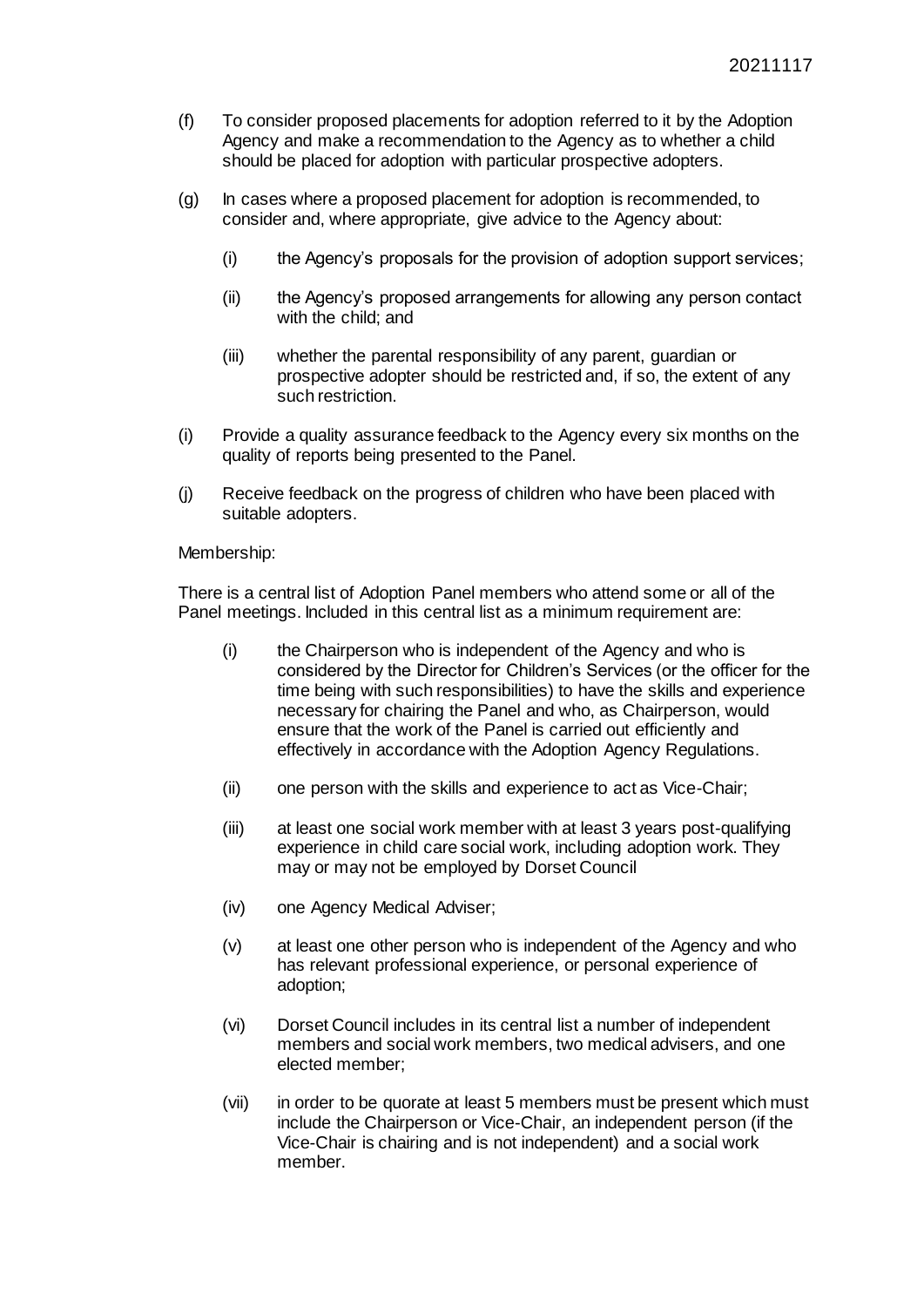# 11.22 **DORSET AGENCY FOSTERING PANEL (statutory)**

Terms of Reference:

- (a) The Fostering Panel is constituted according to the requirements of the Fostering Services Regulations 2011, with additional reference to the National Minimum Standards for Fostering 2011.
- (b) The Panel meets to consider:
	- (i) each application for approval and to recommend to the Agency whether or not a person is suitable to act as a foster parent;
	- (ii) where it recommends approval of an application, to recommend the terms on which approval is to be given;
	- (iii) to recommend whether or not a person remains suitable to act as a foster parent, and whether or not the terms of approval remain appropriate:
		- on the first review carried out in accordance with the regulations [28(2)], and
		- on the occasion of any other review when requested to do so by the fostering service provider in accordance with the regulations [28(5)], and
		- to consider any case referred to it under regulation 27(9) (proposal not to approve) and regulation 28(10) (proposal to remove approval).
- (c) The Fostering Panel shall also:
	- (i) oversee the conduct of assessments carried out by the fostering service provider; and provide quality assurance feedback to the fostering service provider on the quality of reports presented.
	- (ii) advise on the procedures under which the annual reviews are carried out by the fostering service provider and periodically monitor their effectiveness.
	- (iii) give advice and make recommendations on such other matters or cases as the fostering service provider may refer to it.

#### Membership:

There is a central list of Fostering Panel members who attend some or all of the panel meetings. Included in this central list as a minimum requirement are:

(i) the Chairperson who is independent of the Agency and who is considered by the Director for Children's Services (or the officer for the time being with such responsibilities) to have the skills and experience necessary for chairing the Panel and who, as Chairperson, would ensure that the work of the Panel is carried out efficiently and effectively in accordance with the Fostering Agency Regulations.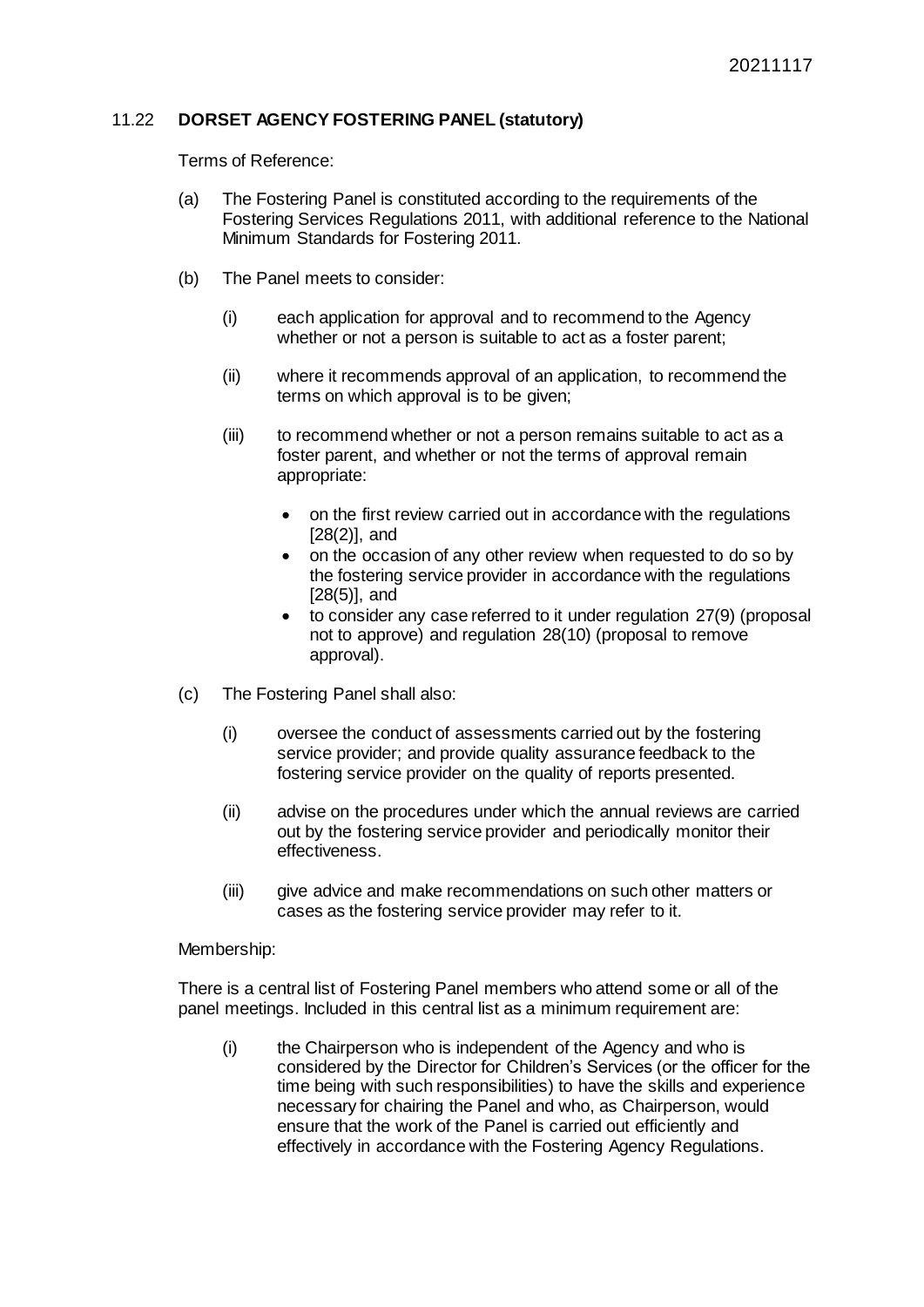- (ii) one person with the skills and experience to act as Vice-Chair.
- (iii) at least one social work member with at least 3 years relevant postqualifying experience. They may or may not be employed by Dorset Council.
- (iv) at least one other person who is independent of the Agency and who has relevant professional or personal experience.
- (v) Dorset Council includes in its central list a number of independent members and social work members, and two elected members.
- (vii) in order to be quorate at least 5 members must be present which must include the chairperson or Vice-Chairperson, an independent person (if the Vice-Chairperson is chairing and is not independent) and a social work member.

### 11.23 **DORSET LOCAL ACCESS FORUM**

Terms of Reference:

- (a) To respond to the Draft and Provisional Maps of Open Access Land prepared for Dorset and to advise on the improvement of public access to land in the area for the purposes of open-air recreation and the enjoyment of the area, as described in the Countryside and Rights of Way Act 2000.
- (b) To contribute in an advisory capacity to the development of Rights of Way Improvement Plans for Dorset Council and Bournemouth, Christchurch and Poole Council areas.
- (c) To promote the appropriate use of opportunities to enjoy the countryside.
- (d) To advise upon the management and maintenance of access, balancing the provision of access against the needs of biodiversity, wildlife management and of landowners and managers.
- (e) To advise on developing additional opportunities for everyone to enjoy the rights of way and access network, in particular for those with disabilities.
- (f) The Forum will have no executive functions.

#### Membership:

- (g) 1 member of Dorset Council;
- (h) 1 member of Bournemouth, Christchurch and Poole Council;
- (i) Up to 19 independent members;
- (j) Membership of the Forum is open to all members of the public and is widely advertised. Members will, through consultation, represent an area of interest rather than the views of any specific organisation to which they belong. In this way the Forum will represent a broad spectrum of views within Dorset. Membership of the Forum is required by legislation to be balanced between representatives of user and land management interests.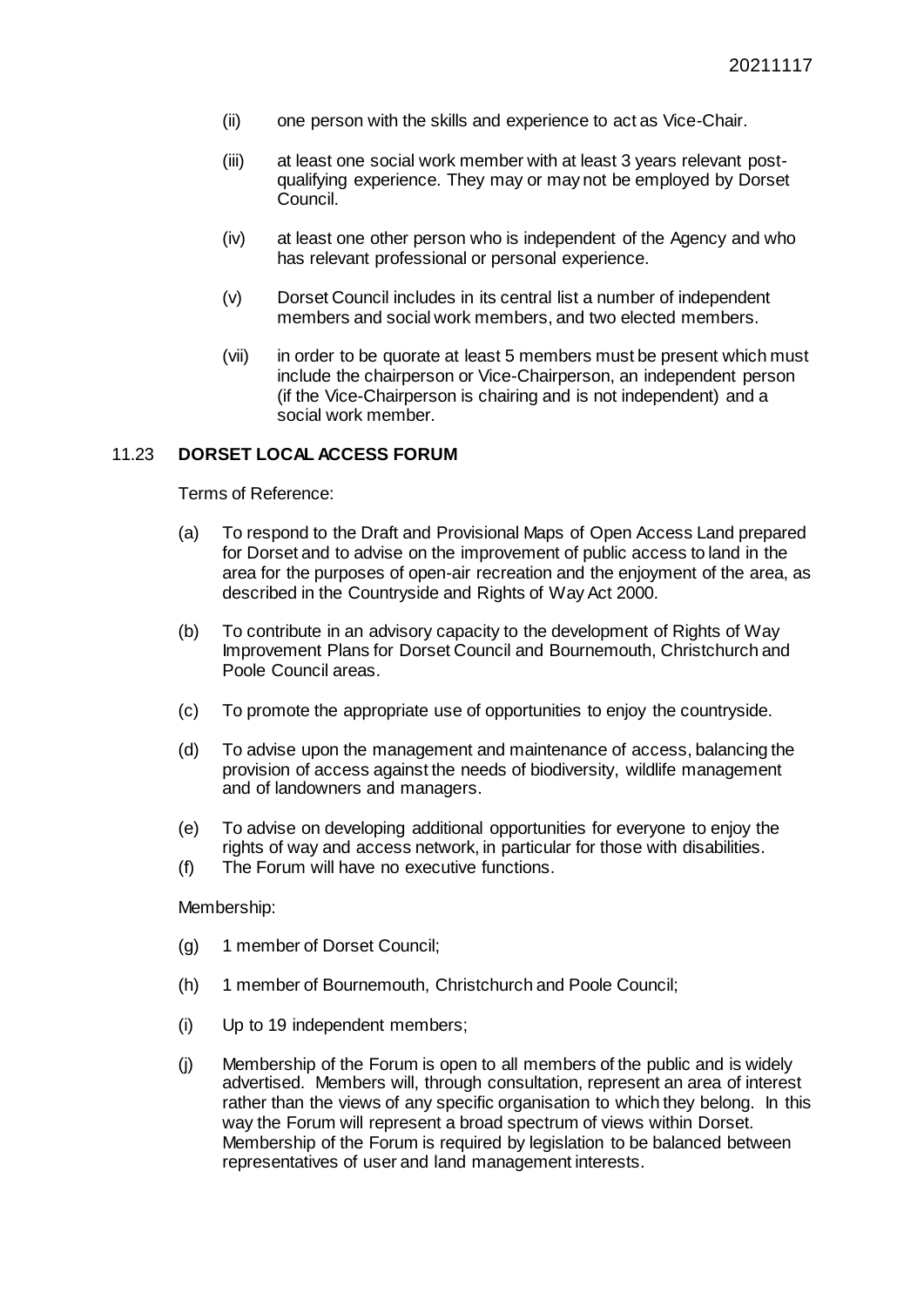# 11.24 **SCHOOLS FORUM (INCLUDING TRANSITIONAL)**

- (a) To be consulted on the school funding formula the Council will consult the Forum on:
	- (i) any proposed changes in relation to the factors and criteria that were taken into account, or the methods, principles and rules that have been adopted, in their formula made in accordance with Regulations made under section 47 of the School Standards and Framework Act 1998, and
	- (ii) the financial effect of any such change.
	- (iii) Consultation under paragraph (a) shall take place in sufficient time to allow the views expressed to be taken into account in the determination of the authority's formula and in the initial determination of schools' budget shares before the beginning of the financial year.
- (b) To be consulted on contracts applying to schools the Council will at least one month prior to the issue of invitations to tender consult the Forum on the terms of any proposed contract for supplies or services being a contract paid or to be paid out of the authority's schools budget where either:
	- (i) the estimated value of the proposed public services contract is not less than the specific threshold which applies to the Council in pursuance of Regulation [5(1) of the Public Contracts Regulations 2015]; or
	- (ii) the estimated value of the proposed public supply contract is not less than the specific threshold which applies to the Council in pursuance of Regulation [5(1) of the Public Contracts Regulations 2015].
- (c) To be consulted on the following financial issues the Council shall consult the Forum annually in respect of the Council's functions relating to the schools budget, in connection with the following:
	- (i) the arrangements to be made for the education of pupils with special educational needs;
	- (ii) arrangements for the use of pupil referral units and the education of children otherwise than at school;
	- (iii) arrangements for early years education;
	- (iv) arrangements for insurance;
	- (v) prospective revisions to the Council's scheme for the financing of schools;
	- (vi) administrative arrangements for the allocation of central government grants paid to schools via the Council; and
	- (vii) arrangements for free school meals.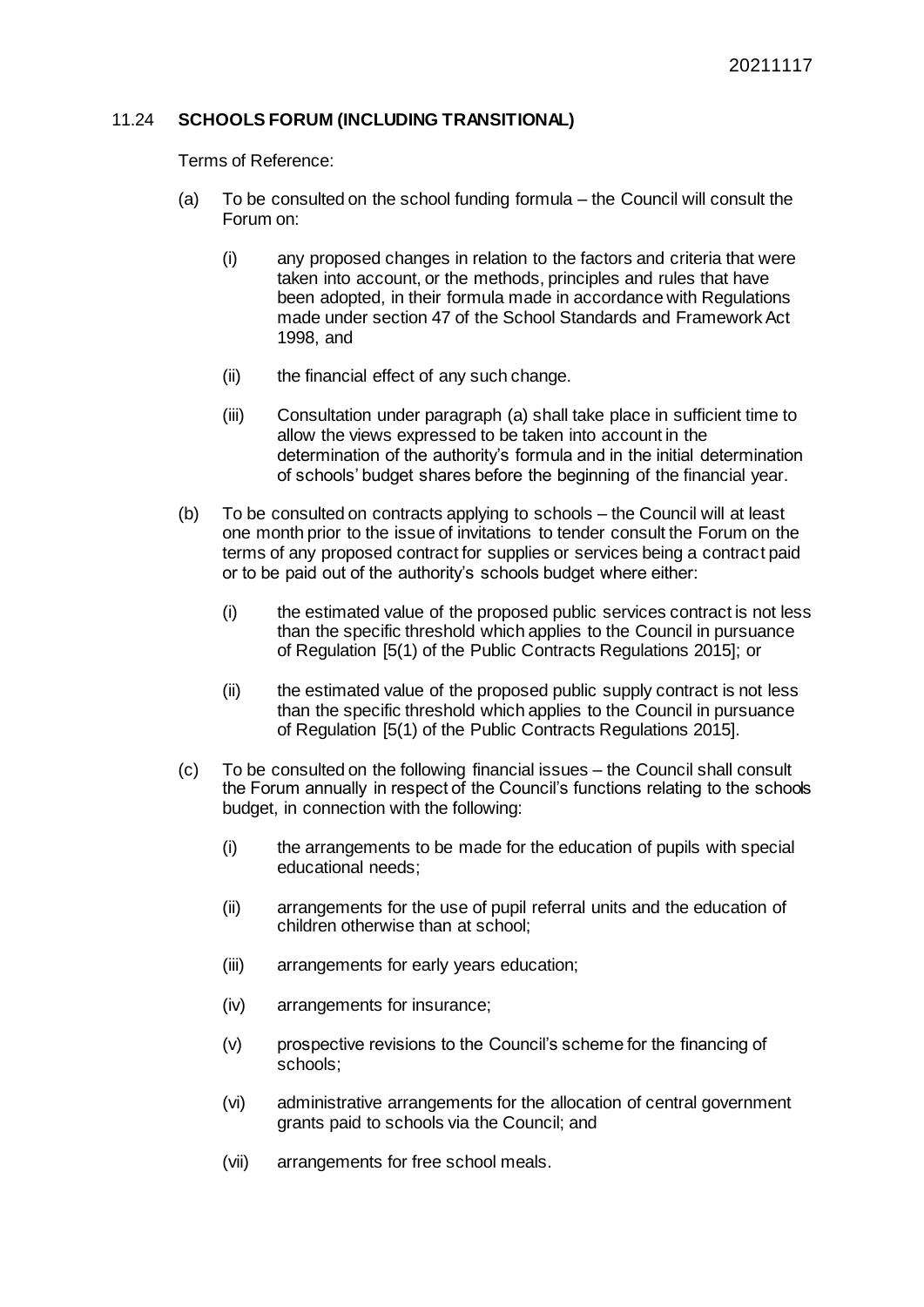- (d) The Council will consult the Forum on such other matters concerning the funding of schools as it sees fit.
- (e) To be consulted on matters of policy which also have a major financial implication.
- (f) To assist in the establishment of priorities for decision making purposes where the draft budget strategy indicates either that:
	- (i) additional monies are expected to be available; or
	- (ii) there will be a shortfall in monies available compared to the current financial year.
- (g) To scrutinise the sources of funding of the Children's Services budget for Education.
- (h) To provide a channel of information to those involved in Education in schools on the process, sourcing and decisions taken on the Education budget and, in particular, that delegated to schools.
- (i) To act as the principal channel by which those involved in management, leadership or teaching in schools may convey their views on Education Services budget matters to the Council's elected members and officers.
- (j) To oversee the work of relevant sub groups set up from time to time such as the Needs-led Group, the Headteachers' Reference Group on Schools Capital and Admissions and the Contracts and Support Services Group.
- (k) To decide from time to time on behalf of schools whether any additional such groups should be set up involving school representation with the aim of minimising consultation workload for schools and to review annually the number and need for such groups.

#### Membership:

- (l) Voting
	- Headteachers (3 nominated by the Primary Heads Association, 1 nominated by the Dorset Association of Middle Schools); Headteachers\*, 2 nominated by the Dorset Association of Secondary Headteachers, 2 nominated by the Special School Headteachers Association of Dorset);
	- 3 representatives of the Professional Teacher Associations nominated by the Dorset Teachers' Council;
	- school governors nominated by the Association of Dorset School Governors; and
	- 1 Member appointed by the Executive\*

\*or a substitute appointed by them.

- (m) Observers
	- 2 representatives of voluntary aided schools nominated by the Diocesan Liaison Committee;
	- 1 representative nominated by Dorset Association of Middle Schools Headteachers;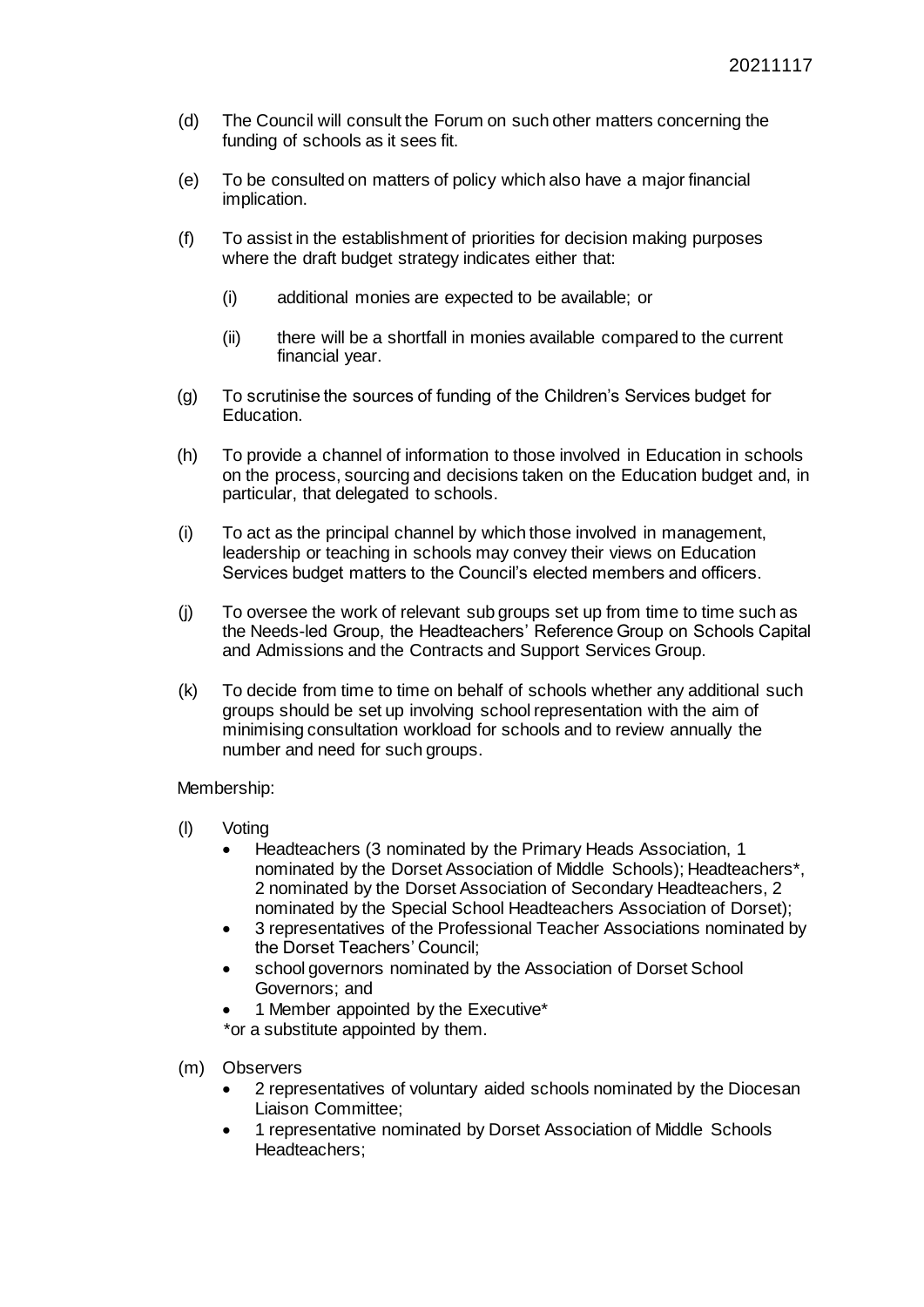- 1 representative nominated by Bournemouth, Dorset and Poole Learning and Skills Council;
- 1 representative nominated by the Early Years Development and Childcare Partnership; and
- Other Members.

# 11.25 **STANDING ADVISORY COUNCIL FOR RELIGIOUS EDUCATION**

Terms of Reference:

- (a) To advise the LEA about Religious Education and Collective Worship;
- (b) To require the LEA to review a current Agreed Syllabus (the LEA sub group may not vote on this issue);
- (c) To publish an Annual Report;
- (d) To advise the LEA on methods of teaching, teaching materials and teacher training; and
- (e) To deal with applications from Heads of Council Schools for total or partial exemption from providing Christian worship. Criteria for such a determination relates to family backgrounds, ages and aptitudes of pupils. The determination made by SACRE becomes legally binding until reviewed after five years or after a further application has been received.

Membership:

3 elected members to serve on the Local Education Authority Panel (Committee D). The other Committees are:

A - Christian and other religious denominations which reflect the principal religious traditions in the area, not including the Church of England;

- B people representative of the Church of England; and
- C people representative of Teacher Associations

# **PART 3 – NON-STATUTORY BODIES**

# 11.26 **COUNCIL FARMS LIAISON PANEL**

- (a) To discuss policies and issues relating to the Council Farms Estate.
- (b) To provide the members for a Council Farms Interview Panel to select tenants for Council Farms on an ad-hoc basis. All members of the Panel are required to undertake appropriate training so that they can sit upon Interview Panels. These will comprise:
	- (i) in the case of starter farms, four members of the Liaison Panel, two being elected members, one of whom should be either the Chairman or Vice-Chairman if possible, and where possible the Council Farms Tenants' Association representative and one other non-elected representative;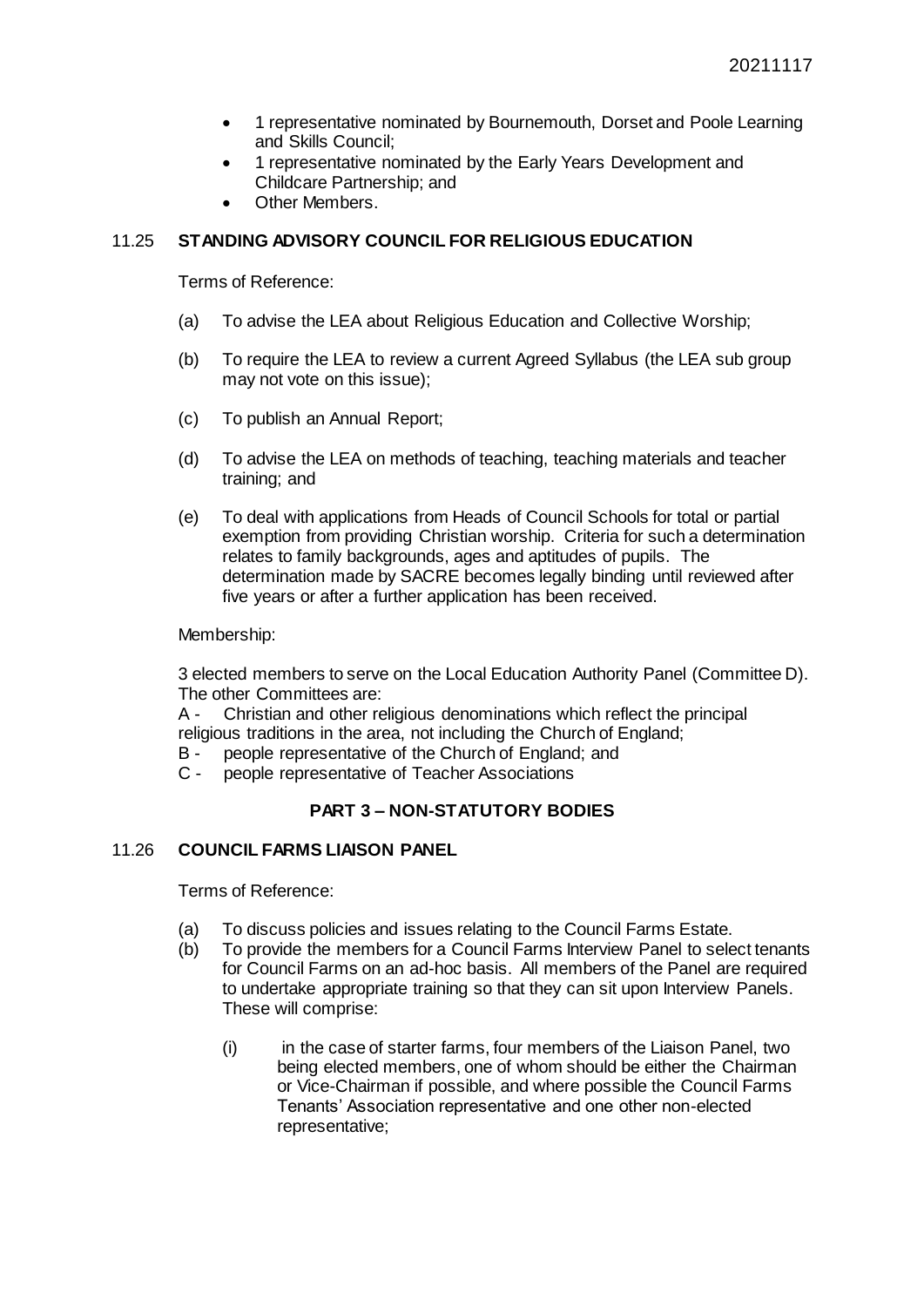(ii) in the case of Promotion Farms, three members of the Panel, two of these being elected members, one of whom should be either the Chairman or Vice-Chairman if possible, and one other non-elected representative other than the Council Farms Tenants' Association representative.

Membership:

- 6 Members of the Council
- 1 representative of the Council Farms Tenants' Association
- 1 representative of the National Farmers' Union
- 1 representative of the Country Landowners' Association
- 1 representative of the Dorset Advisory Service (or an organisation with similar objectives)
- (c) In appropriate cases, the Transport and General Workers' Union will be consulted by the Principal Land Agent when the Liaison Panel is considering a policy which may have an impact on the Union's members.

# 11.27 **DORSET AONB PARTNERSHIP BOARD**

Terms of Reference:

- (a) To ensure the development and adoption of a statutory management plan for the Dorset AONB as required by the Countryside and Rights of Way Act 2000, by April 2004.
- (b) To develop and promote a vision for the Dorset AONB.
- (c) To co-ordinate and endorse the production and implementation of the Dorset AONB Management Plan.
- (d) To review and monitor the progress towards the development and implementation of the Management Plan and achievement of its objectives.
- (e) To consider, debate and recommend courses of action on the main issues relating to the Dorset AONB.
- (f) To accommodate new requirements resulting from changes in national legislation and policy relevant to the Dorset AONB.
- (g) To consider and review the management structure to enable the future implementation of the Management Plan.
- (h) To receive, review and approve the work programmes of the AONB Core Team, and Annual Business Plans and Annual Reports, giving consideration to financial and resources issues.

Membership*:*

Representatives of relevant local authorities, agencies and other organisations (one representative each).

# 11.28 **DORSET COAST FORUM**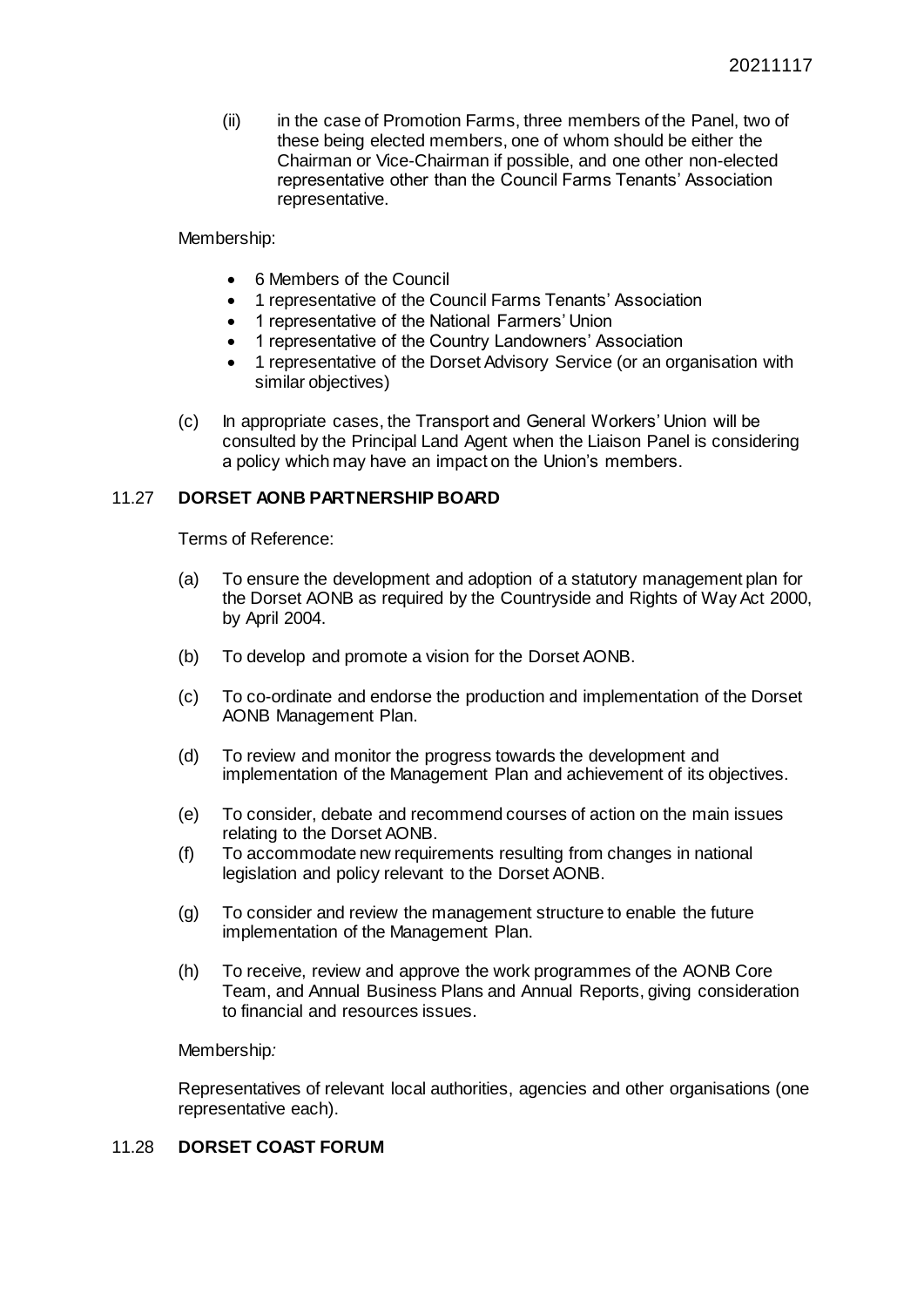Terms of Reference:

- (a) To encourage co-operation and dialogue between the different interests and users of the Dorset coast.
- (b) To encourage the gathering and dissemination of knowledge and the carrying out of the necessary research in relation to the physical processes, natural environment and human use of the Dorset Coastal Zone.
- (c) To develop a greater understanding among authorities, other agencies and interest groups involved with the planning and development of the Dorset coast.
- (d) To consider the strategic long term and wide area issues facing the Dorset coast.
- (e) To review existing national, regional and local coastal policies and work towards the production of integrated policies specific to the Dorset Coastal Zone.
- (f) To promote a sustainable approach to the management, use and development of the Dorset Coastal Zone, to ensure that the inherent natural and cultural qualities of the Dorset coast are maintained or enhanced for the benefit of future generations.
- (h) To represent the interests of the Dorset coastal community and seek to influence decision-making bodies at regional, national and European levels. Membership:

2 Members of the Council, plus representatives of a wide range of local authority, industry, environmental and user groups with an interest in Dorset's Coastal Zone.

# 11.29 **JOINT NEGOTIATING COMMITTEE FOR TEACHERS**

Terms of Reference:

To provide a forum within which:

- (a) collective bargaining may be carried out in a reasonable and constructive manner between the employer and Teacher Associations; and
- (b) good industrial relations may be promoted by the employer and Teacher Associations in the interests of teachers and pupils in Dorset schools. The JNC will have regard to the implementation of nationally agreed conditions of service and the delegation of responsibilities to Governing Bodies required by the scheme of local management of schools.
- (c) Good industrial relations are a joint responsibility and require the continuing co-operation of all concerned – management, Teacher Associations and individual employees. The JNC exists to encourage and assist that cooperation and to ensure there is reasonable and continuing progress in the pursuit of good industrial relations.
- (d) The functions of the JNC shall be to provide a regular and recognised means of negotiation between management and teachers in the Education Service of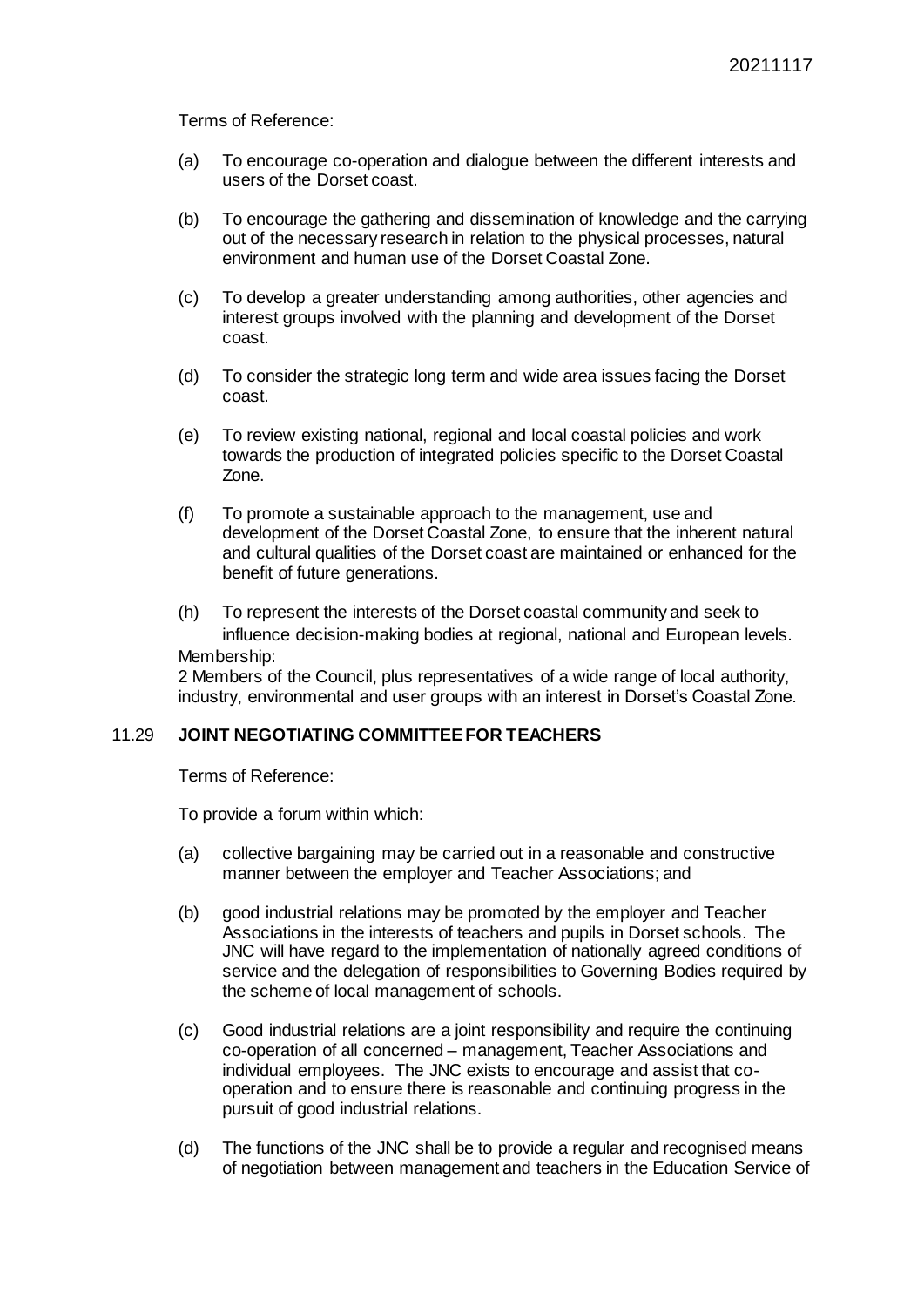the Children's Services Directorate, to effect close and effective co-operation and consider all matters relating to the terms and conditions of service and to policies which directly affect the individual teacher in the performance of his/her duties.

Membership:

- Director for Children's Services (or the officer for the time being with such responsibilities)
- Appropriate officers of the Children's Services Directorate (normally up to 3)
- One representative from each of the Recognised Teacher Associations, namely ATL, NAHT, NASUWT, NUT, PAT, SHA (6)
- Chairman and Secretary of the Dorset Teachers' Council (2)

Note:

Appropriate advisers on particular items can be brought in by the Director and unions represented on the Committee.

General arrangements:

- (i) three meetings per annum, but extra meetings may be arranged as necessary;
- (ii) Strategic Services to be responsible for organisation and clerking;
- (iii) this Group to have one sub group the Health and Safety at Work Consultative Group.

# 11.30 **LEARNING DISABILITY PARTNERSHIP BOARD**

- (a) To implement the actions and targets for adults with learning disabilities set out in the White Paper 'Valuing People'.
- (b) To collate information about advocacy services in the area of the Board in order to inform decisions on funding advocacy from the Learning Disability Development Fund or mainstream monies.
- (c) To foster the development of support services and schemes so that more people with learning disabilities benefit from Direct Payments.
- (d) To recommend, in consultation with service providers and commissioners, policies and procedures for handling decisions to exclude people with learning disabilities from services.
- (e) To develop and implement the Joint Investment Plan for delivering the Government's objectives.
- (f) To oversee the inter-agency planning and commissioning of comprehensive, integrated and inclusive services that provide a genuine choice of service options to people with learning disabilities in their local community.
- (g) To oversee the use of Health Act flexibilities.
- (i) To ensure arrangements are in place to achieve a smooth transition to adult life for learning disabled young people.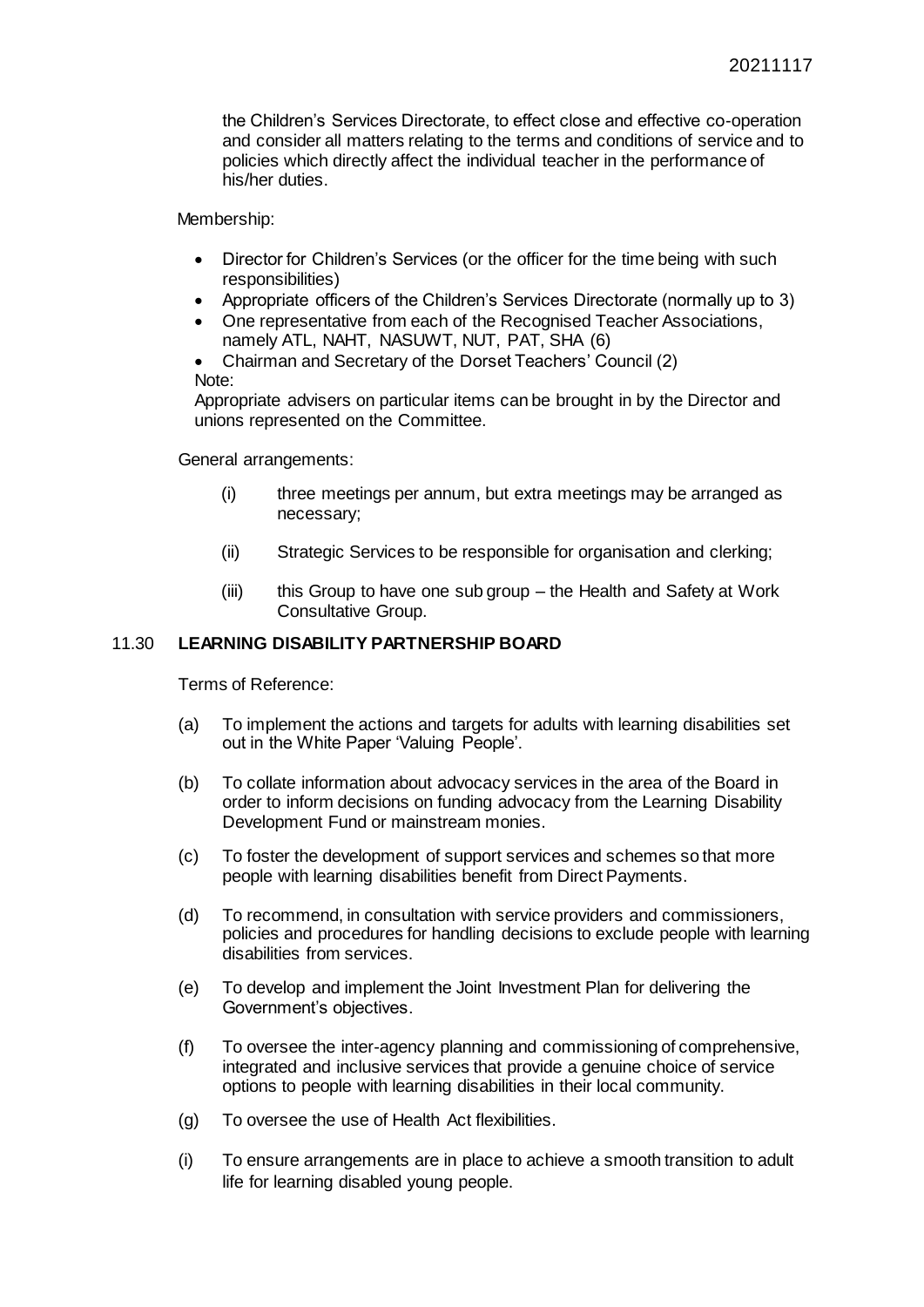Membership:

- Senior representatives from Dorset Council's Adult and Community Services and Children's Services Directorates (including the Youth and Community Service), the Dorset and Somerset Strategic Health Authority, Primary Care Trusts, Hospital Trusts, Housing Authorities, Employment Services, the Bournemouth, Dorset and Poole Learning and Skills Council, Local Independent Service Providers and Voluntary Organisations;
- People with learning disabilities and their carers; and
- 2 Dorset Council Members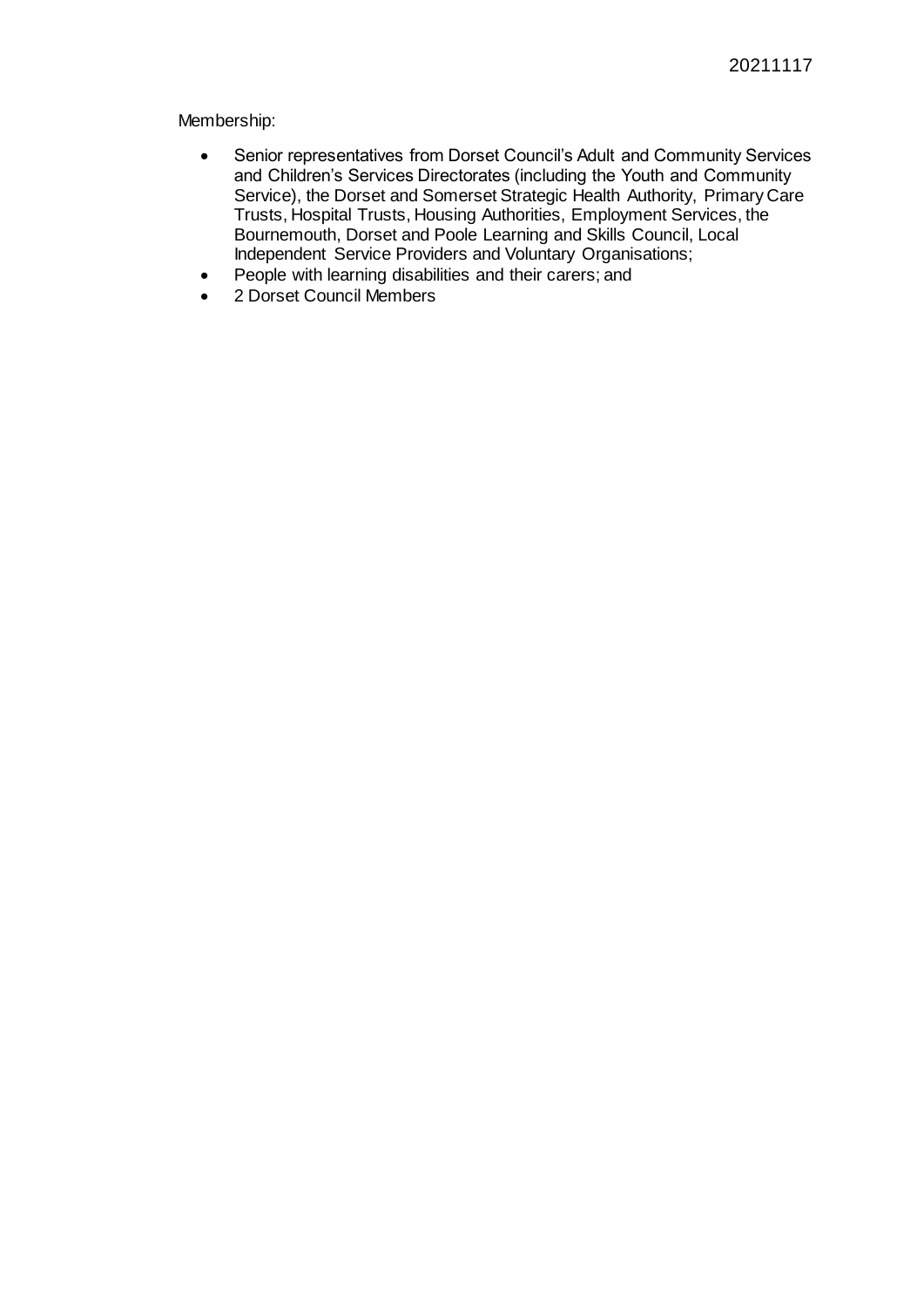# 11.31 **SPECIAL AND ADDITIONAL NEEDS STRATEGY GROUP**

Terms of Reference:

To act as a consultative body dealing with and acting for individuals and their needs, in particular with:

- (i) provision for children with SEN at schools maintained by the authority or provided for outside of school;
- (ii) the additional needs of children and access to the authority's services;
- (iii) areas of joint provision by Education and other services such as Social Services, Health, the Police and Probation Service;
- (iv) looked after children insofar as they are provided with education services.

Membership:

- Head of Pupil and Parent Services;
- Headteachers (2 nominated by the Primary, 1 by the Middle, 2 by the Secondary and 2 by the Special Schools Phase Associations);
- 2 representatives of the recognised Teacher Associations (nominated by Dorset Teachers' Council);
- 1 SENCO;
- 1 representative of the Psychological Service;
- 1 representative of the Education Welfare Service;
- 1 representative of the Special Educational Needs Service;
- 1 representative of the Children's Services Directorate;
- 1 representative of the Dorset Health Authority;
- 1 representative of Dorset Police;
- 1 representative of Dorset Probation Service; and
- 2 school governors, one of whom to be a governor with responsibility for SEN, nominated by ADSG.

General Arrangements:

- (a) three meetings per year (termly).
- (b) Pupil and Parent Services to be responsible for organisation and clerking.
- (c) This Group to have two sub groups:
	- (i) Inter Agency Moderating Group; and
	- (ii) Statementing Advisory Group.

# 11.32 **STANDARDS AND QUALITY CONSULTATIVE GROUP**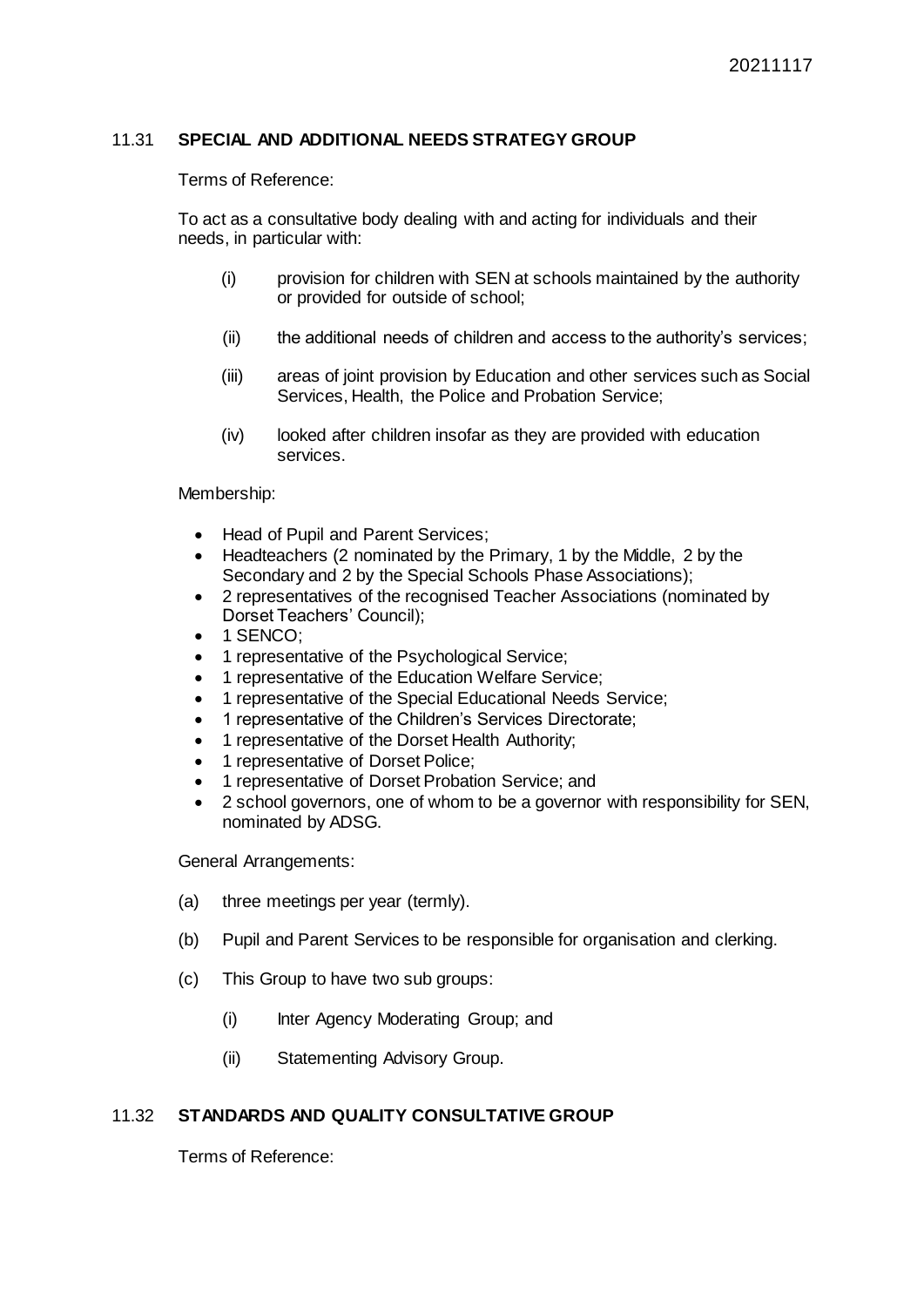To promote and monitor:

- (a) The relationship between schools and the lifelong learning agenda;
- (b) Collaboration between educational providers;
- (c) Educational achievement in schools and the wider community; and
- (d) The effective implementation of the Education Development Plan and strategies for social inclusion.

Membership:

- Deputy Director (Quality) (or the officer for the time being with such responsibilities);
- Head of Lifelong Learning (or the officer for the time being with such responsibilities);
- The Executive Member with responsibility for Children's Services;
- Chairman of relevant Overview Committee;
- Connexions representative;
- Bournemouth, Dorset and Poole Learning and Skills Council representative;
- 4 School Headteachers representing different phases;
- Head of School Improvement (or the officer for the time being with such responsibilities);
- Head of Statutory Services (or the officer for the time being with such responsibilities):
- Secondary Advisory Headteacher;
- Head of Youth and Community Service (or the officer for the time being with such responsibilities);
- Head of Adult Education (or the officer for the time being with such responsibilities);

# 11.33 **STRATEGIC PLANNING FORUM**

# Purpose

1. The main purposes of the Strategic Planning Forum are to:

(a) guide strategic planning at the 'larger than local' scale through effective policy development across boundaries;

(b) work with the LEP and LNP in the development of strategy to inform and align spatial and investment priorities;

(c). lobby Government on matters of importance to Dorset as whole that effect the delivery of strategic planning.

2. The Strategic Planning Forum will have non-executive advisory powers and will: (a) consider the strategic planning and transport issues that affect cross boundary matters;

(b) advise and inform the development of an informal pan Dorset planning strategy (c) consider and advise on common policy approaches to include in Local Plans;

(d) inform the development of both LEP and LNP approaches to growth of the economy and protection and enhancement of biodiversity; and

(e) consider any other planning and other matters of common interest.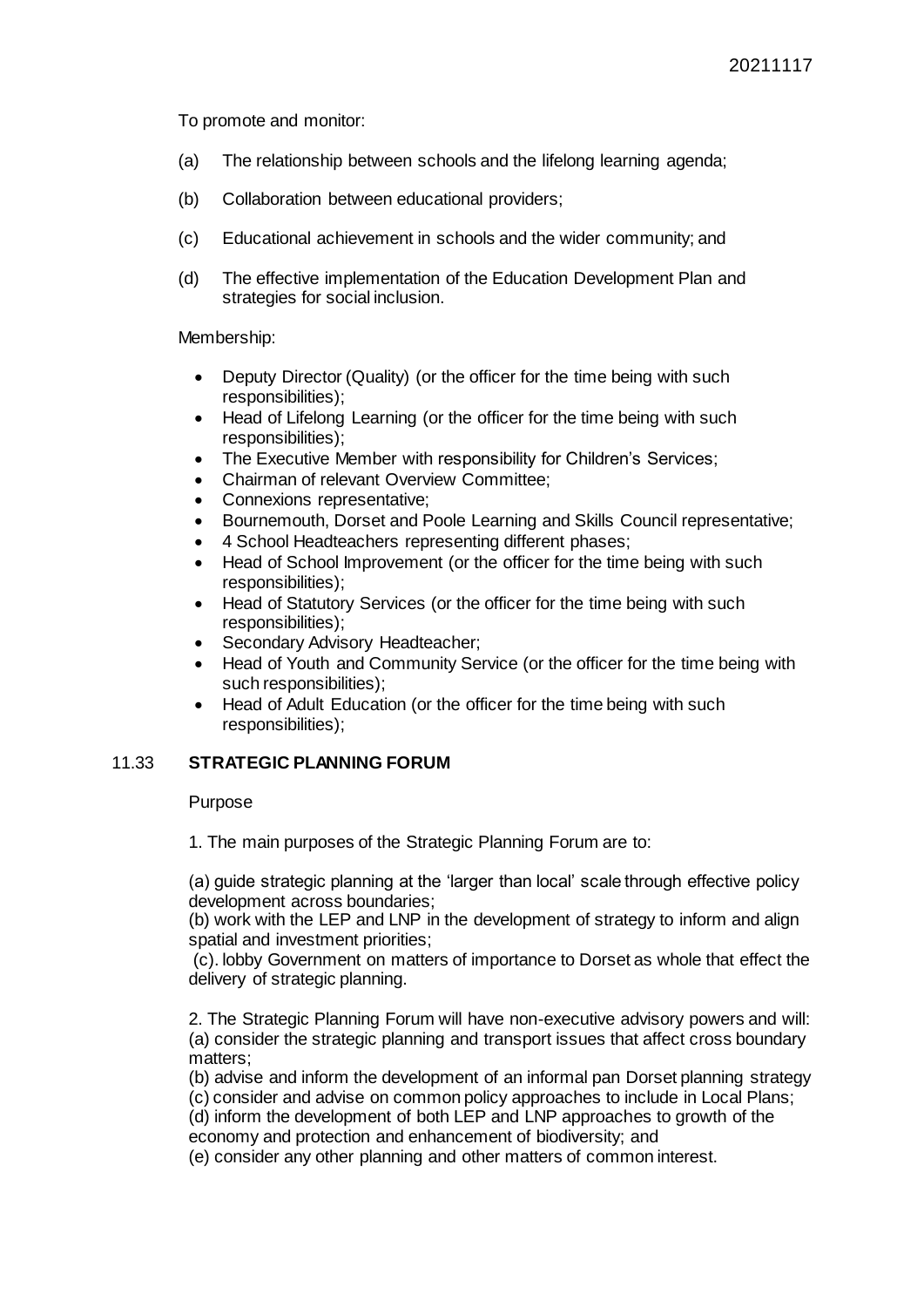3. The Strategic Planning Forum will work on a consensus basis and make recommendations to local authorities that act in the wider interest of a collective approach to strategic planning matters.

Structure and Membership

1. The Strategic Planning Forum will comprise 20 fixed members, including 18 elected members:

• Nine members from each local authority, one of which will ideally be the member with responsibility for the Planning portfolio or equivalent and one other member at the discretion of the local authority;

• One member from each of the Local Enterprise Partnership and Local Nature Partnership;

2. Adjoining local authorities to Dorset will be invited to meetings where there are duty to cooperate matters beyond the boundaries of the Dorset authorities requiring consideration.

3. Each elected local authority member or substitute shall be entitled to remain on the Forum for so long as the local authority appointing them so wishes, but shall cease to be a member or substitute if they cease to be a member of the local authority appointing them to the Forum or if that local authority removes them. 4. One officer in support of an attending local authority member may also attend meetings of the Forum. Further attendees will be at the discretion of the Chairman.

5. The host local authority will provide legal and democratic support (in particular organising and minuting meetings).

#### Voting Arrangements

1. All reasonable endeavours will be made to settle matters by consensus. Where this is not possible each appointed Forum member shall have one vote and any matter will be decided by a simple majority of those present. In the event that a majority vote cannot be reached on any particular item, the Chairman may have a casting vote or at their discretion defer an item to the next meeting. 2. The member appointed as a substitute shall have the same voting rights as the member for whom he is substituting and who does not attend. Where the

appointed member attends, the substitute member shall not have any right to vote after the conclusion of the item of business being discussed when the appointed member arrives, but may remain as an observer.

#### Chairman of Meeting

1. Meetings of the Strategic Planning Forum will rotate alphabetically between the offices of its constituent local authorities. The Chairmanship will rotate at each meeting, or at a suitable interval otherwise agreed by the Strategic Planning Forum, and will be drawn from amongst the members of the host authority or if there is no attendance from a member of the host authority the Forum may elect a Chairman from those members present.

2. A quorum shall comprise five elected members. Named substitutes may be appointed to the Strategic Planning Forum. During any meeting if the Chairman of the meeting counts the number of members present and declares there is not a quorum present then the meeting will adjourn immediately. Remaining business will be considered at the next meeting.

3. Meetings of the Strategic Planning Forum will be arranged on a 'needs' basis. Meetings will also be held where elected members representing at least three